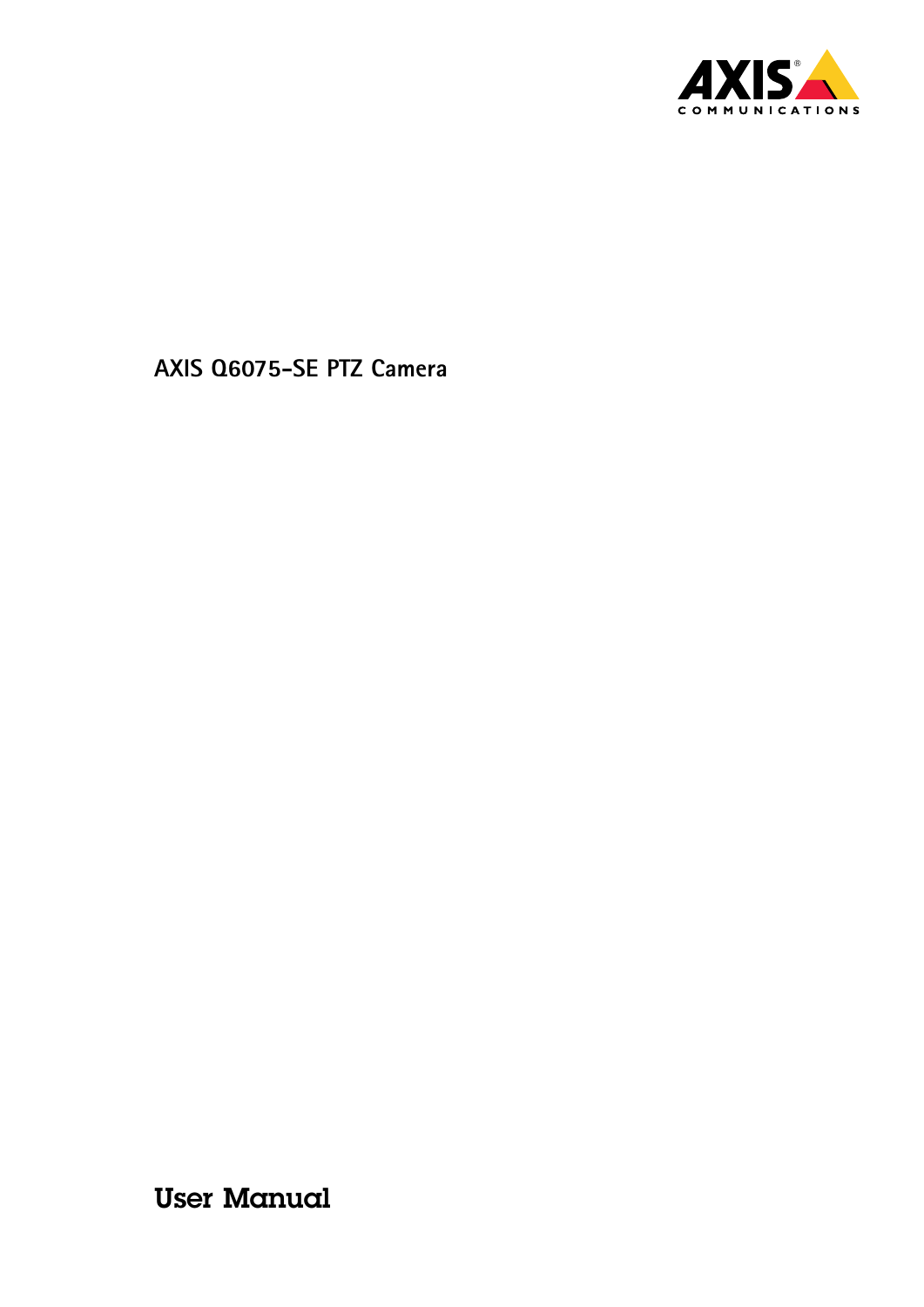# **Table of Contents**

| Get started                                                            | 3              |
|------------------------------------------------------------------------|----------------|
|                                                                        | $\overline{3}$ |
|                                                                        | $\overline{3}$ |
| Webpage overview educational contractor contractor of Webpage overview | 5              |
|                                                                        | $\overline{7}$ |
|                                                                        | $\frac{1}{7}$  |
|                                                                        | 12             |
|                                                                        | 12             |
|                                                                        | 13             |
|                                                                        | 17             |
|                                                                        | 18             |
|                                                                        | 18             |
|                                                                        | 18             |
|                                                                        | 18             |
|                                                                        |                |
| Overlays                                                               | 18             |
|                                                                        | 18             |
|                                                                        | 19             |
|                                                                        | 20             |
|                                                                        | 21             |
|                                                                        | 22             |
|                                                                        | 22             |
|                                                                        | 22             |
|                                                                        | 22             |
|                                                                        | 22             |
|                                                                        | 23             |
|                                                                        | 24             |
|                                                                        | 25             |
|                                                                        | 26             |
|                                                                        | 26             |
|                                                                        | 28             |
|                                                                        | 28             |
| <b>Buttons</b>                                                         | 29             |
|                                                                        | 29             |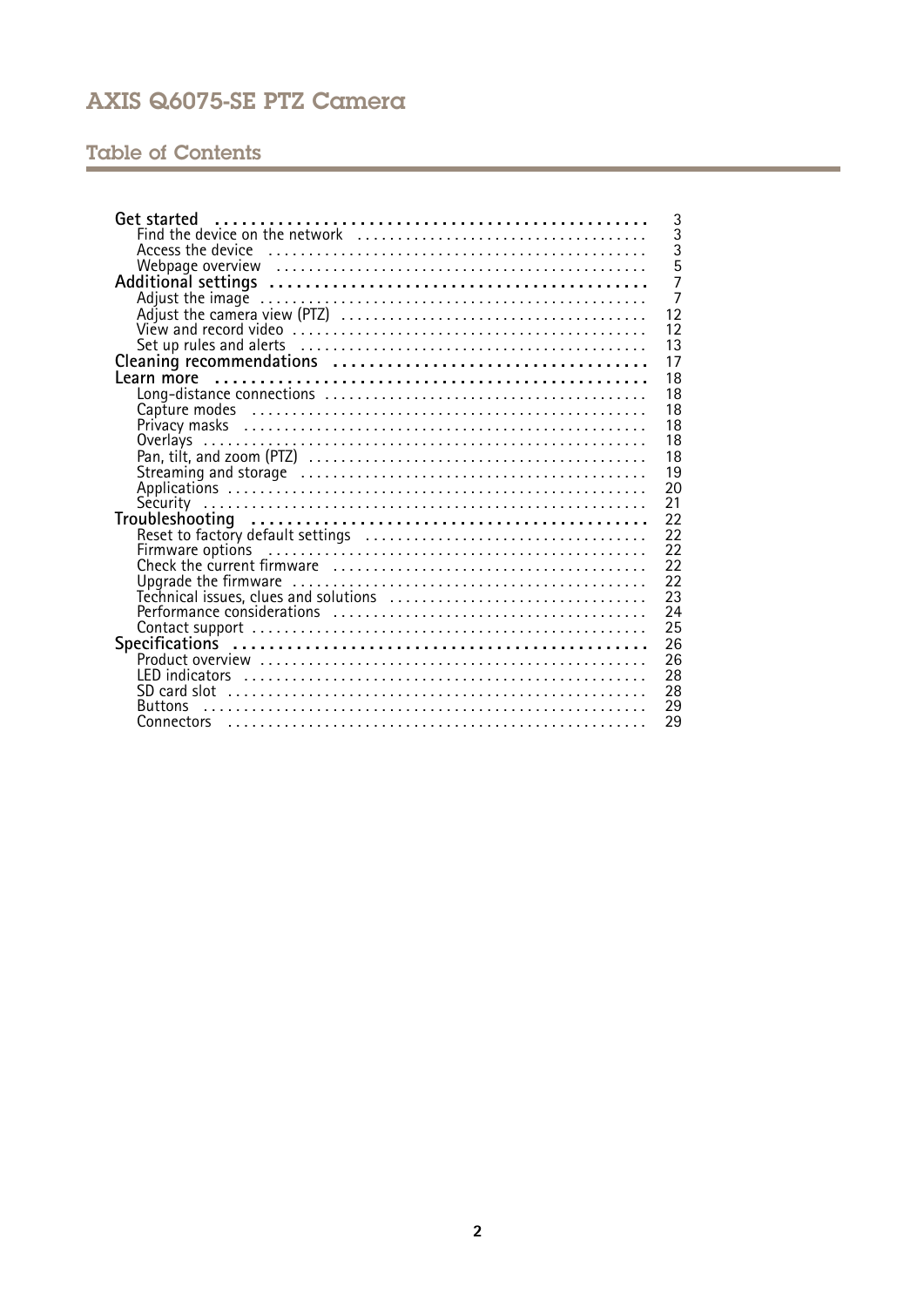## <span id="page-2-0"></span>Get started

## Get started

### **Find the device on the network**

To find Axis devices on the network and assign them IP addresses in Windows®, use AXIS IP Utility or AXIS Device Manager. Both applications are free and can be downloaded from *[axis.com/support](https://www.axis.com/support)*.

For more information about how to find and assign IP addresses, see the document *How to [assign](https://www.axis.com/products/online-manual/i90000) an IP address and access your device*.

### **Browser support**

You can use the device with the following browsers:

|                                      | Chrome™     | Firefox <sup>®</sup> | $Edge^{\circledast}$ | Safari <sup>®</sup> |
|--------------------------------------|-------------|----------------------|----------------------|---------------------|
| Windows®                             | recommended |                      | х                    |                     |
| macOS®                               | recommended |                      |                      |                     |
| Other operating systems $\mathsf{X}$ |             | $\lambda$            |                      |                     |

If you need more information about recommended browsers, go to *[axis.com/browser-support](https://www.axis.com/browser-support)*.

## **Access the device**

1. Open <sup>a</sup> browser and enter the IP address or host name of the Axis device.

If you do not know the IP address, use AXIS IP Utility or AXIS Device Manager to find the device on the network.

- 2. Enter the username and password. If you access the device for the first time, you must set the root password. See *Set <sup>a</sup> new password for the root account on page 3* .
- 3. The live view page opens in your browser.

#### **Verify that no one has tampered with the firmware**

To make sure that the device has its original Axis firmware, or to take full control of the device after <sup>a</sup> security attack:

1. Reset to factory default settings. See *Reset to factory default [settings](#page-21-0) on page [22](#page-21-0)*.

After the reset, secure boot guarantees the state of the device.

2. Configure and install the device.

#### **Set <sup>a</sup> new password for the root account**

#### Important

The default administrator username is **root**. If the password for root is lost, reset the device to factory default settings.

- 1. Type <sup>a</sup> password. Follow the instructions about secure passwords. See *Secure [passwords](#page-3-0) on page [4](#page-3-0)* .
- 2. Retype the password to confirm the spelling.
- 3. Click **Create login**. The password has now been configured.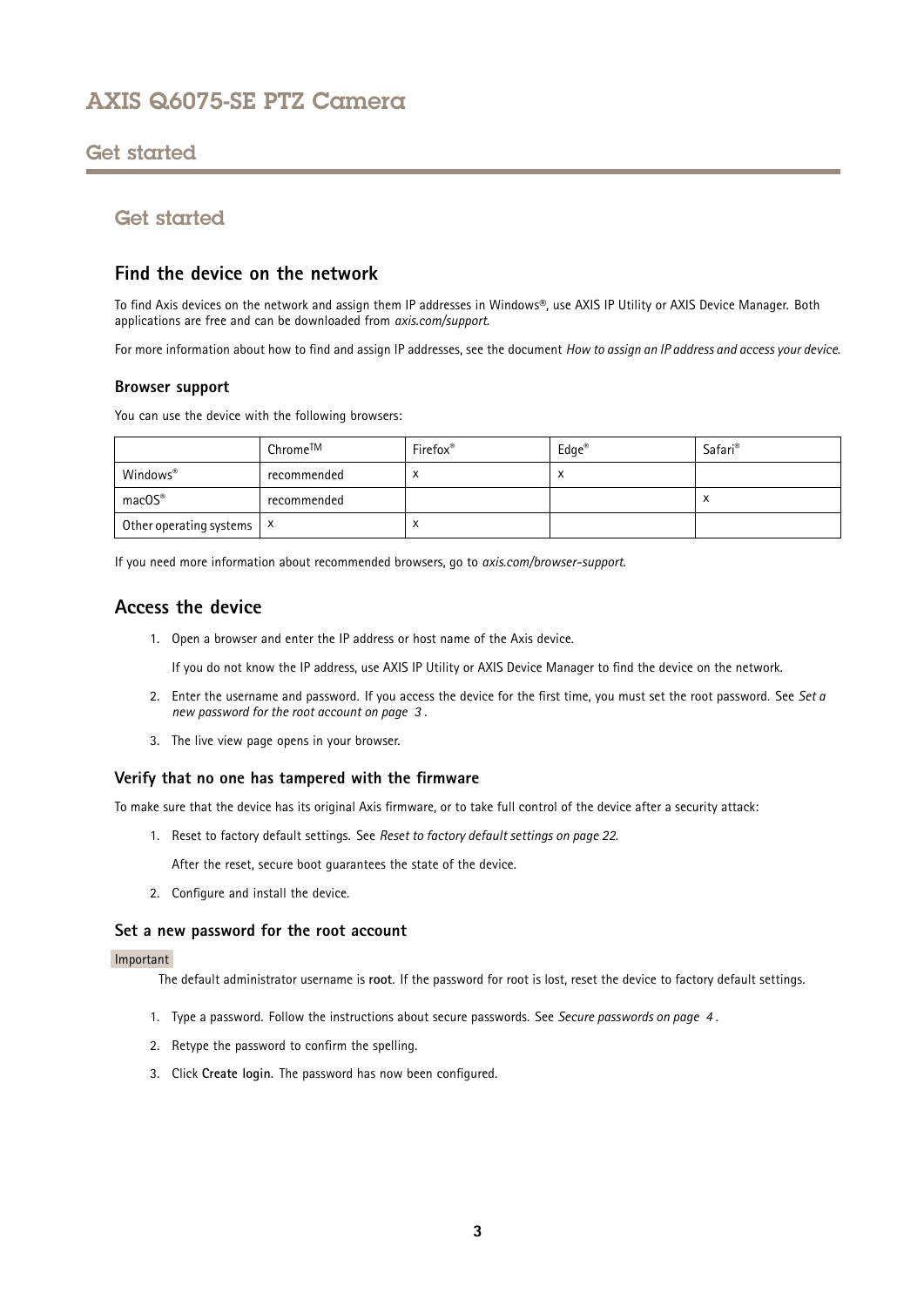# <span id="page-3-0"></span>Get started



### **Secure passwords**

### Important

Axis devices send the initially set password in clear text over the network. To protect your device after the first login, set up <sup>a</sup> secure and encrypted HTTPS connection and then change the password.

The device password is the primary protection for your data and services. Axis devices do not impose <sup>a</sup> password policy as they may be used in various types of installations.

To protect your data we strongly recommend that you:

- Use <sup>a</sup> password with at least 8 characters, preferably created by <sup>a</sup> password generator.
- Don't expose the password.
- Change the password at <sup>a</sup> recurring interval, at least once <sup>a</sup> year.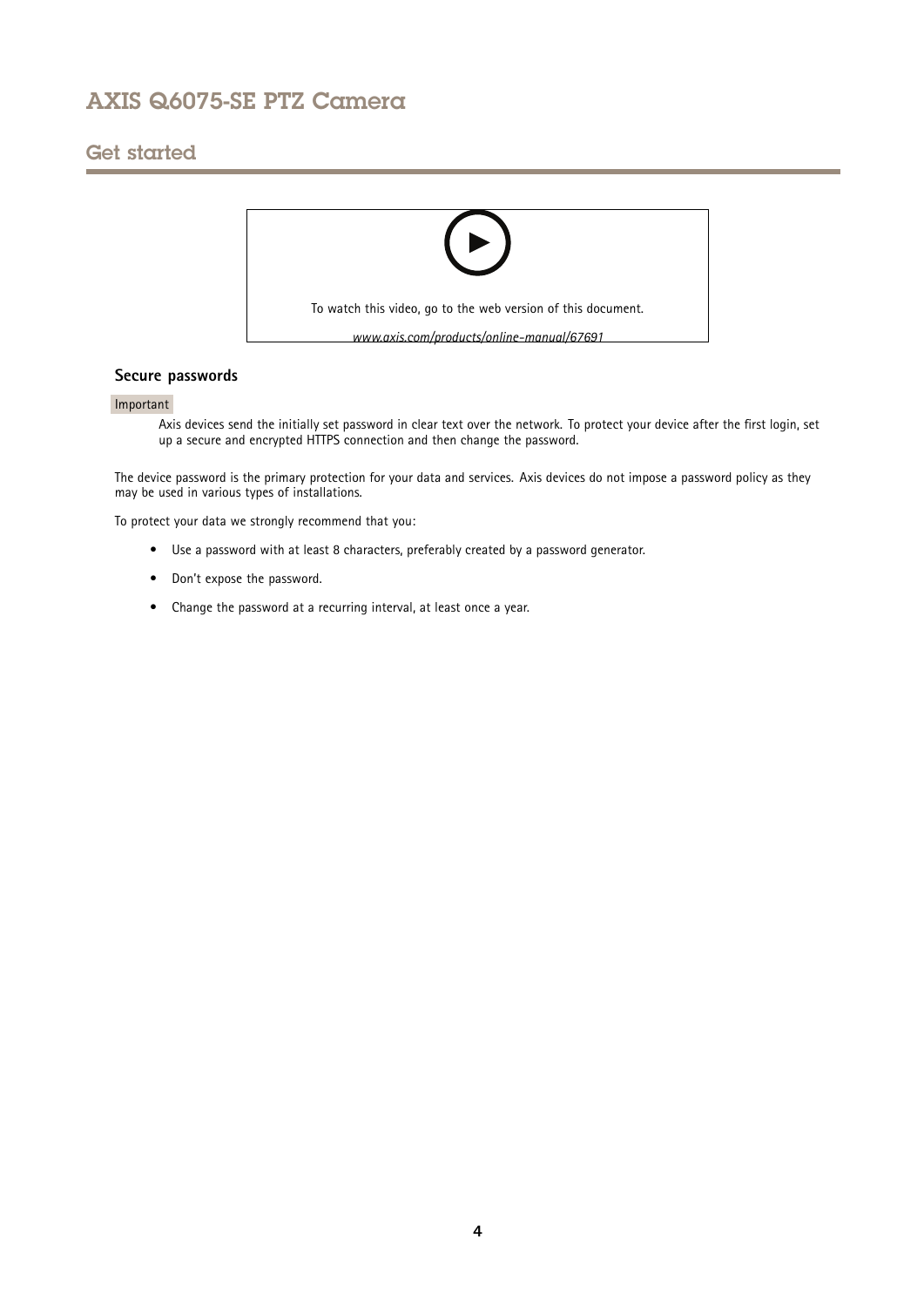## <span id="page-4-0"></span>Get started

# **Webpage overview**



- *1 Live view control bar*
- *2 Live view*
- *3 Product name*
- *<sup>4</sup> User information, color themes, and help*
- *5 Video control bar*
- *6 Settings toggle*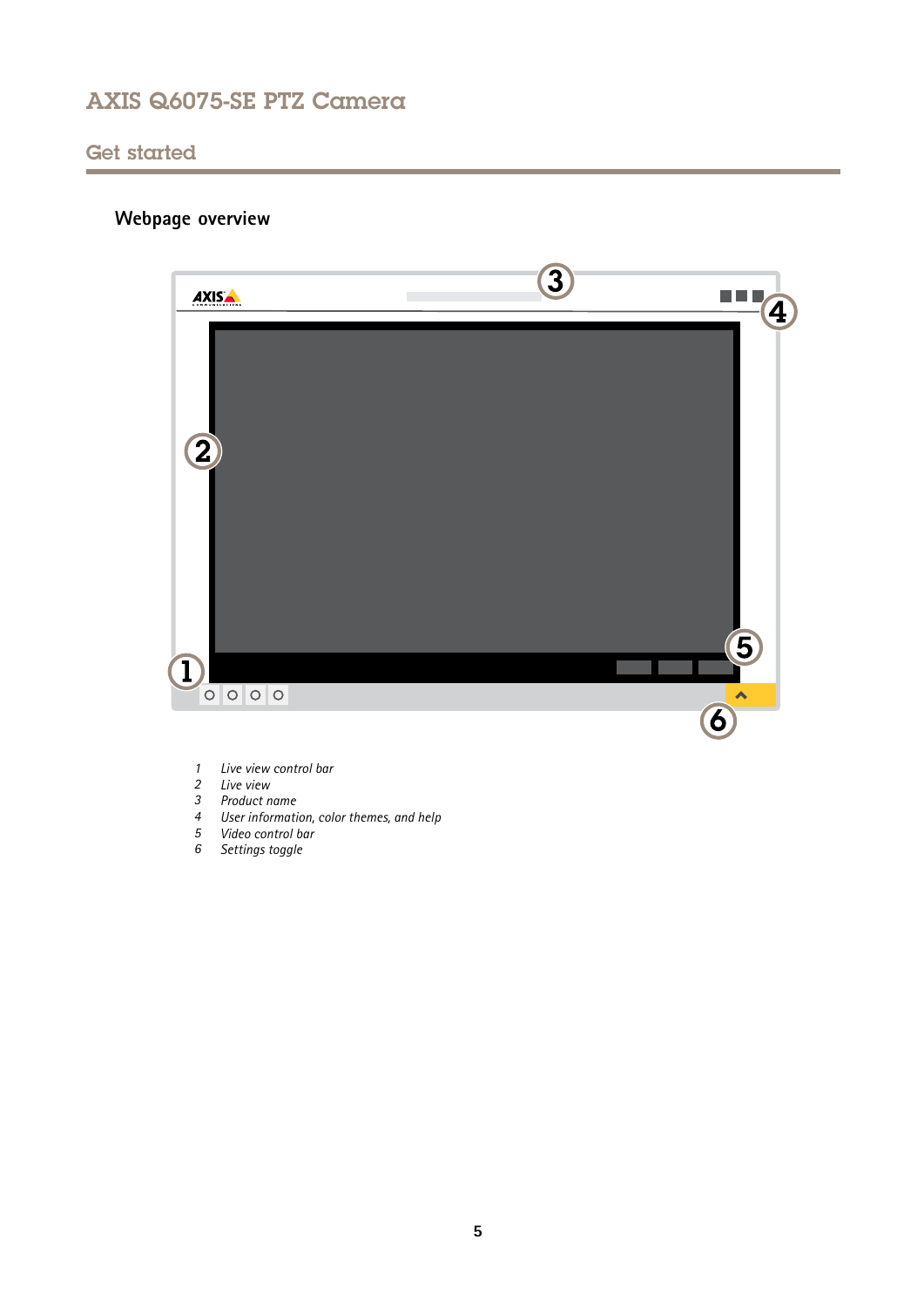# Get started



*7 Settings tabs*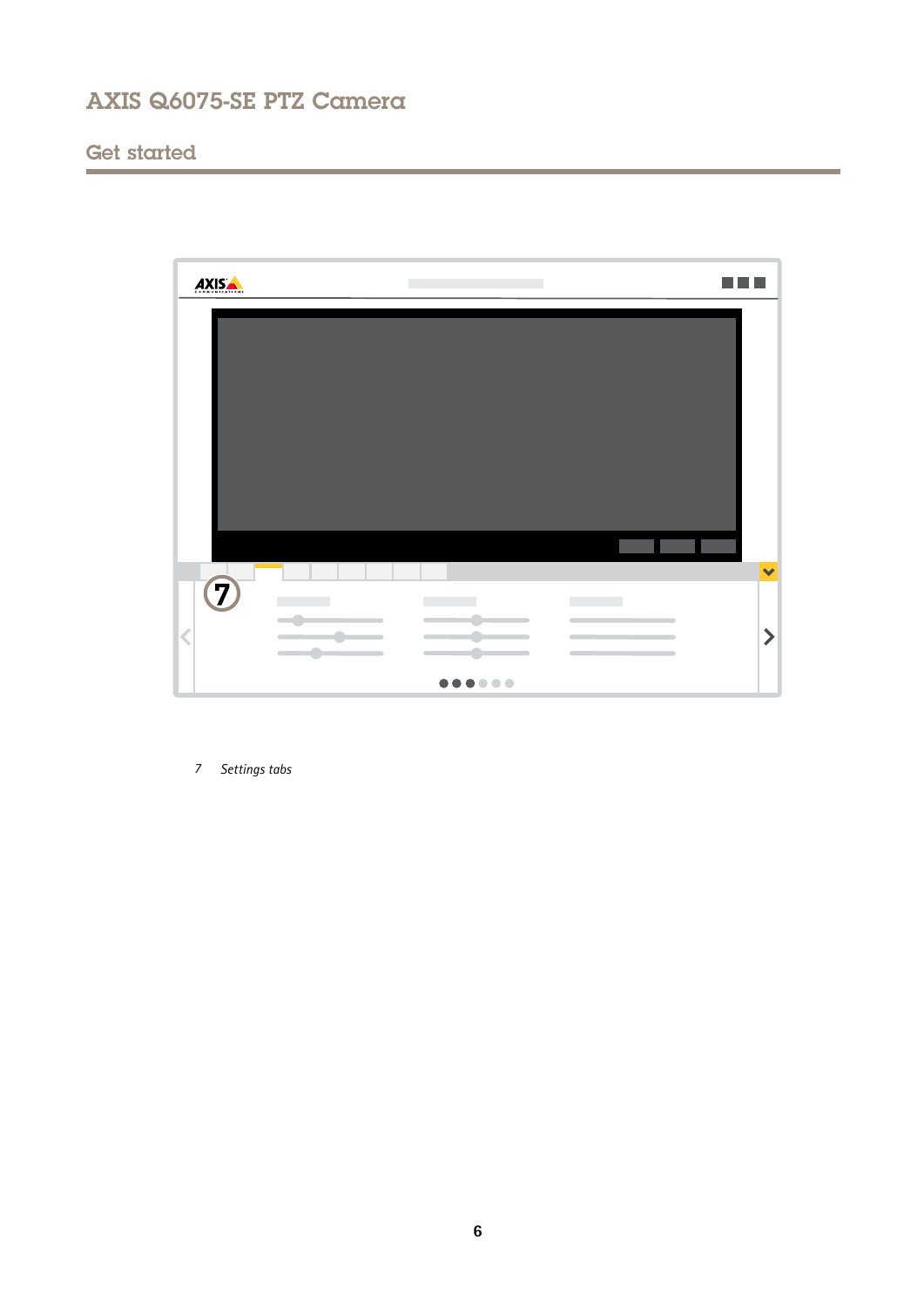# <span id="page-6-0"></span>Additional settings

## Additional settings

## **Adjust the image**

If you want to know more about different image settings, see *[Learn](#page-17-0) more on page [18](#page-17-0)*.

### **Adjust the focus faster with focus recall areas**

To save the focus settings at <sup>a</sup> specific pan/tilt range, add <sup>a</sup> focus recall area. Each time the camera moves into that area it recalls the previously saved focus. It's enough to cover half of the focus recall area in the live view.

We recommend the focus recall feature in the following scenarios:

- When there is <sup>a</sup> lot of manual operation in live view, for example with <sup>a</sup> joystick.
- Where PTZ preset positions with manual focus are not efficient, for example movements where the focus setting changes continuously.
- In low-light scenarios, where the autofocus is challenged by the lighting conditions.

#### Important

- The focus recall overrides the camera's autofocus at the specific pan/tilt range.
- A preset position overrides the focus setting saved in the focus recall area.
- The maximum number of focus recall areas is 20.

#### **Create <sup>a</sup> focus recall area**

1. Pan, tilt, and zoom into the area where you would like to have focus.

As long as the focus recall button shows a plus  $\ddot{\bullet}$ , you can add a focus recall area in that position.

- 2. Adjust the focus.
- 3. Click the focus recall button.

#### **Delete <sup>a</sup> focus recall area**

1. Pan, tilt, and zoom into the focus recall area you want to delete.

The focus recall button toggles to minus when the camera detects <sup>a</sup> focus recall area: .

2. Click the focus recall button.

### **Benefit from IR light in low-light conditions using night mode**

Your camera uses visible light to deliver color images during the day. As the available light diminishes, you can set the camera to automatically shift to night mode, in which the camera uses both visible light and near-infrared light to deliver black-and-white images. Since the camera uses more of the available light it can deliver brighter, more detailed, images.

- 1. Go to **Settings <sup>&</sup>gt; Image <sup>&</sup>gt; Day and night**, and make sure that the **IR cut filter** is set to **Auto**.
- 2. To determine at what light level you want the camera to shift to night mode, move the **Threshold** slider toward **Bright** or **Dark**.

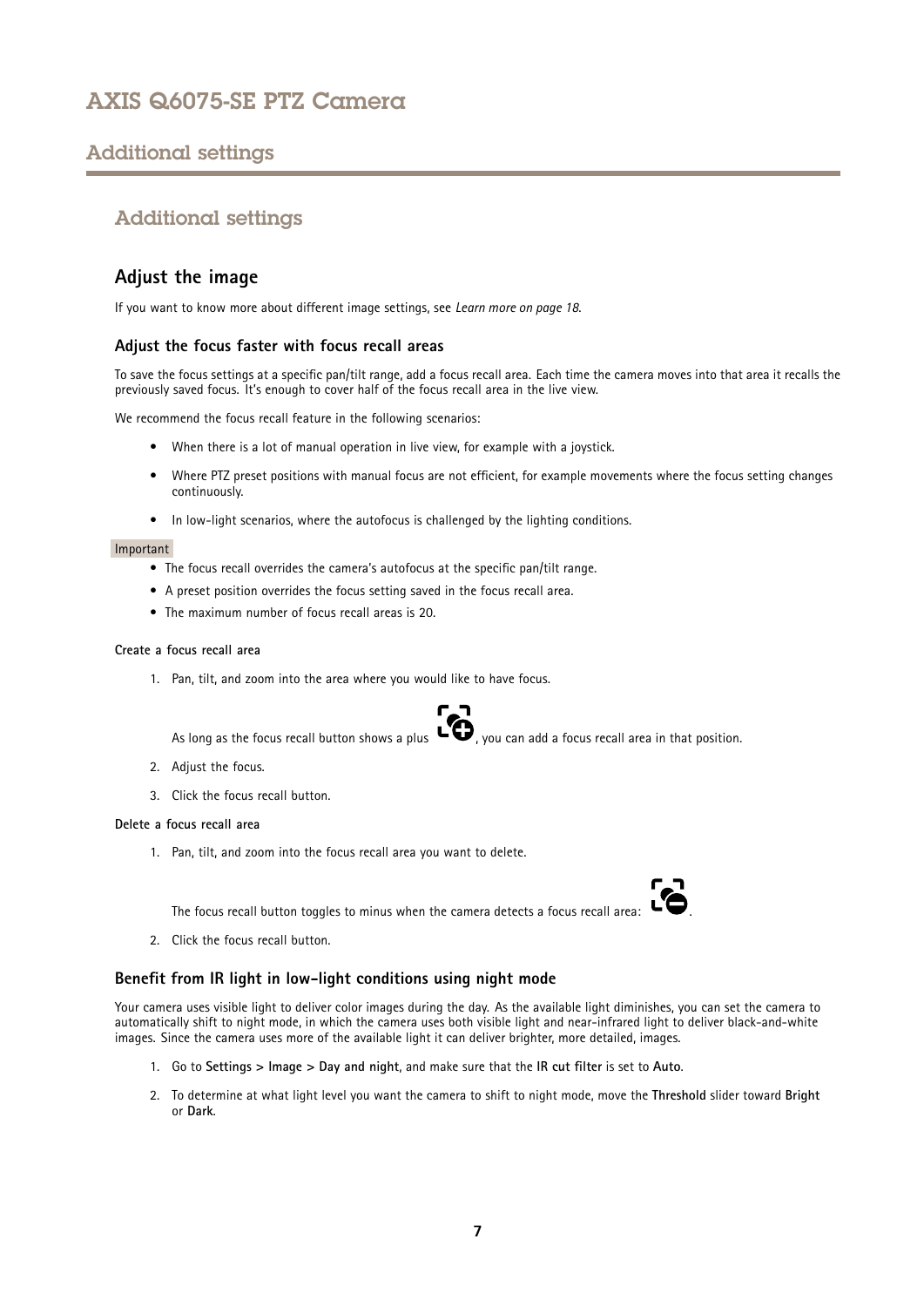# Additional settings

### Note

If you set the shift to night mode to occur when it's brighter, the image remains sharper as there will be less low-light noise. If you set the shift to occur when it's darker, the image colors are maintained for longer, but there will be more image blur due to low-light noise.

### **Reduce noise in low-light conditions**

To reduce noise in low-light conditions, you can adjust one or more of the following settings:

- • Adjust the trade-off between noise and motion blur. Go to **Settings <sup>&</sup>gt; Image <sup>&</sup>gt; Exposure** and move the **Blur-noise trade-off** slider toward **Low noise**.
- Set the exposure mode to automatic.

#### Note

A high max shutter value can result in motion blur.

• To slow down the shutter speed, set max shutter to the highest possible value.

### Note

When you reduce the max gain, the image can become darker.

- •Set the max gain to <sup>a</sup> lower value.
- •Open the aperture.

### **Handle scenes with strong backlight**

Dynamic range is the difference in light levels in an image. In some cases the difference between the darkest and the brightest areas can be significant. The result is often an image where either the dark or the bright areas are visible. Wide dynamic range (WDR) makes both dark and bright areas of the image visible.



*Image without WDR.*



*Image with WDR.*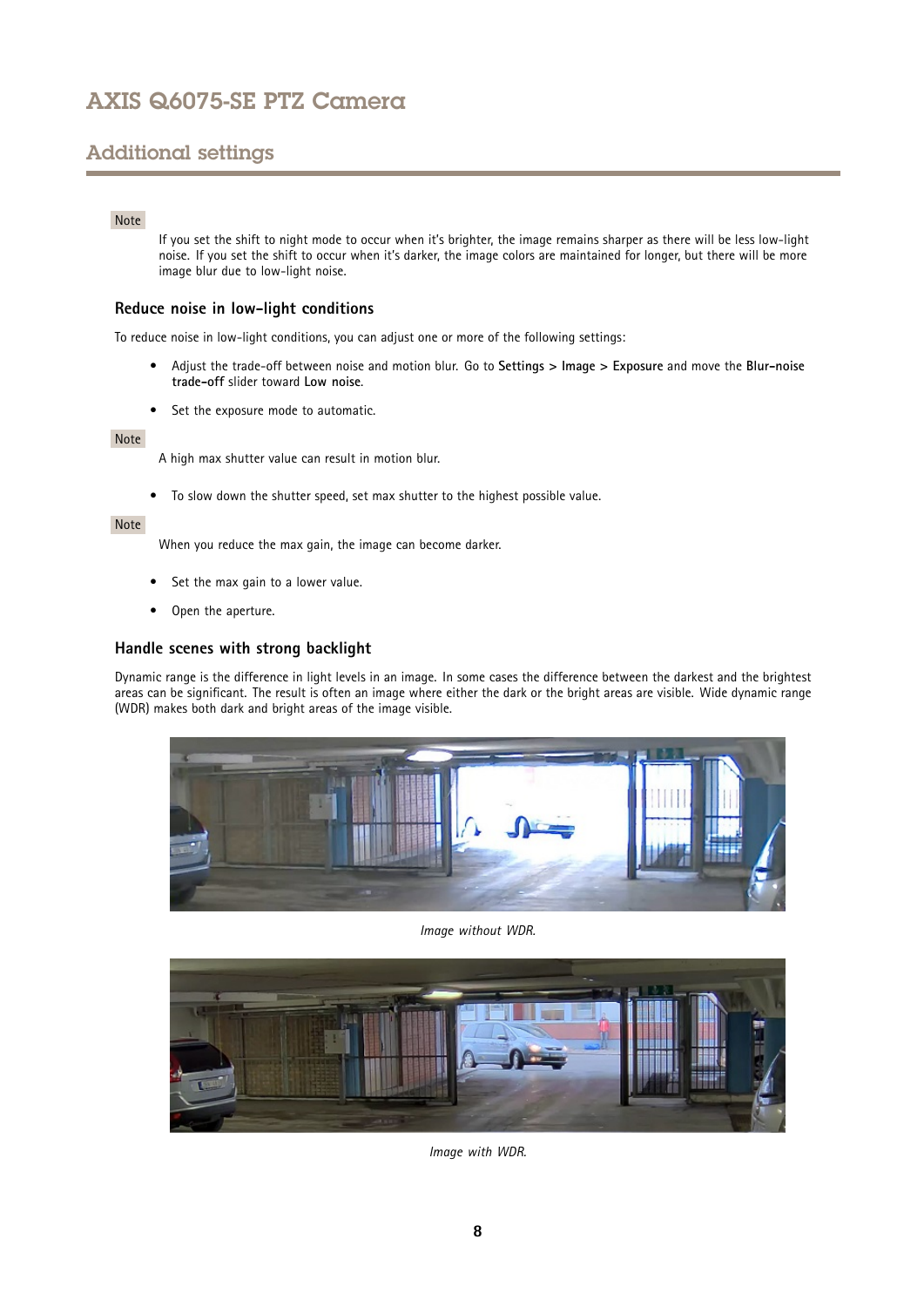# Additional settings

### Note

- WDR can cause artifacts in the image.
- WDR may not be available for all capture modes.
- 1. Go to **Settings <sup>&</sup>gt; Image <sup>&</sup>gt; Wide dynamic range**.
- 2. Turn on WDR.
- 3. To set the amount of WDR, select Low, Medium or High from the **WDR level** list.
- 4. If you still have problems, go to **Exposure** and adjust the **Exposure zone** to cover the area of interest.

Find out more about WDR and how to use it at *[axis.com/web-articles/wdr](https://www.axis.com/web-articles/wdr)*.

### **Improve license plate recognition**

To better recognize the license plate of <sup>a</sup> car passing by the camera, you can apply and adjust <sup>a</sup> number of things.

One option is to use the pixel counter in your camera to set the optimal pixel resolution:

- 1. Go to **Settings <sup>&</sup>gt; System** <sup>&</sup>gt; **Orientation** and click .
- 2. Adjust the size and placement of the rectangle in the camera's live view around the area of interest, for example where the license plates of passing cars are expected to appear. You can then see the number of pixels represented by the sides of the rectangle.

#### Note

You can use an object of <sup>a</sup> known size in the view as <sup>a</sup> reference to decide how much resolution is needed for recognition.

In addition, you can try to adjust the following to optimize license plate recognition:

- Shutter speed
- •Gain
- Zoom

### **Hide parts of the image with privacy masks**

You can create one or several privacy masks to hide parts of the image.

- 1. Go to **Settings <sup>&</sup>gt; Privacy mask**.
- 2. Click **New**.
- 3. Adjust the size, color, and name of the privacy mask according to your needs.



*How to create <sup>a</sup> privacy mask*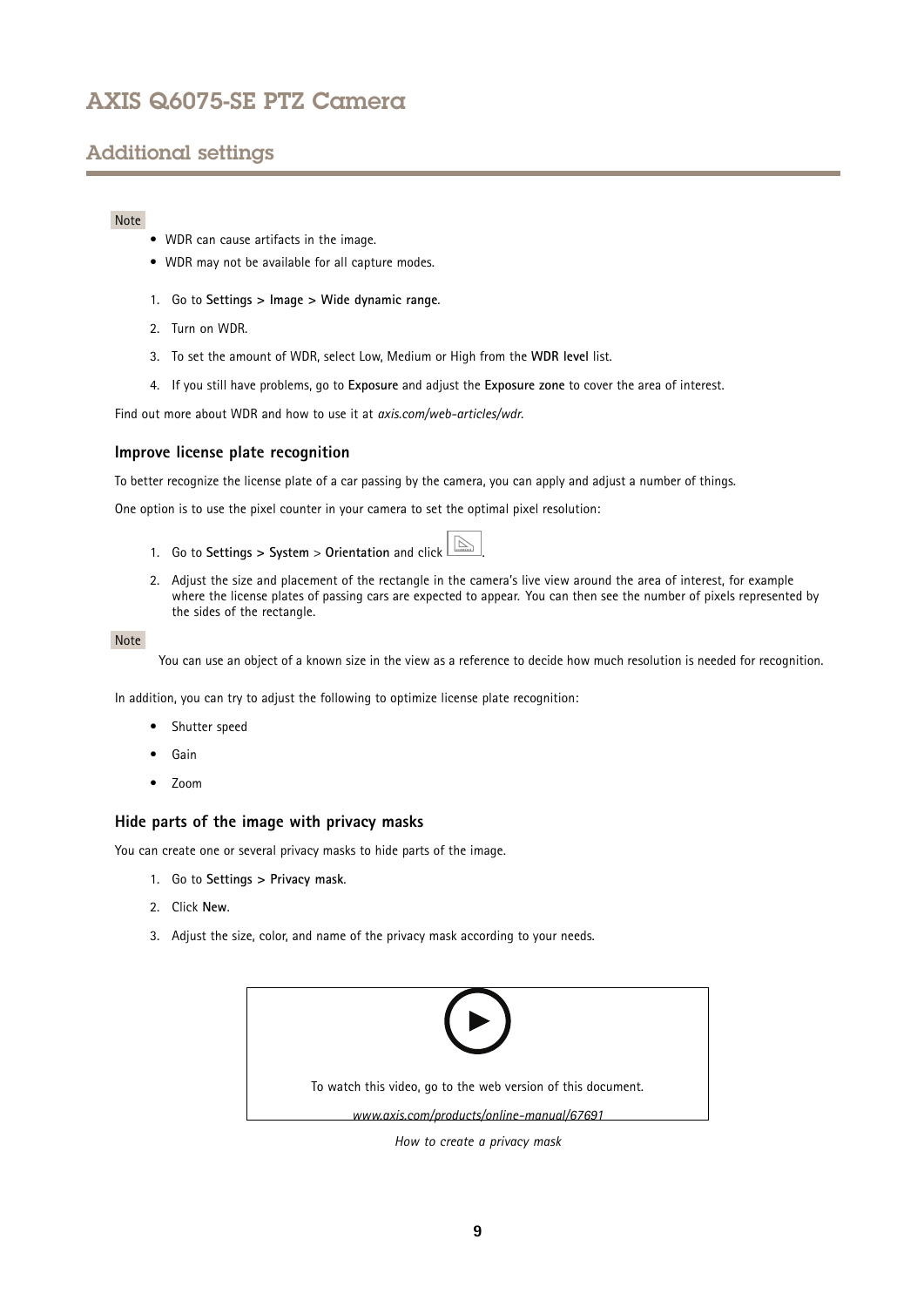## Additional settings



### **Show an image overlay**

To add an image as an overlay in the video stream:

- 1. Go to **Settings <sup>&</sup>gt; Overlay**.
- 2. Click **Image list**.
- 3. Upload an image and click **Done**.
- 4. Click **Create overlay**.
- 5. Select **Image** and click **Create**.
- 6. Select the image from the drop-down list.
- 7. To position the image overlay, choose **Custom** or one of the presets.
- 8. Click **Create**.

#### **Show <sup>a</sup> text overlay in the video stream when the device detects motion**

This example explains how to display the text "Motion detected" when the device detects motion:

Make sure that AXIS Video Motion Detection is running:

- 1. Go to **Settings <sup>&</sup>gt; Apps** <sup>&</sup>gt; **AXIS Video Motion Detection**.
- 2. Start the application if it is not already running.
- 3. Make sure you have set up the application according to your needs.

Add the overlay text:

- 4. Go to **Settings <sup>&</sup>gt; Overlay**.
- 5. Select **Create overlay** and select **Text** overlay.
- 6. Enter #D in the text field.
- 7. Choose text size and appearance.
- 8. To position the text overlay, choose **Custom** or one of the presets.

Create <sup>a</sup> rule:

- 9. Go to **System <sup>&</sup>gt; Events <sup>&</sup>gt; Rules** and add <sup>a</sup> rule.
- 10. Type <sup>a</sup> name for the rule.
- 11. In the list of conditions, select AXIS Video Motion Detection.
- 12. In the list of actions, select **Use overlay text**.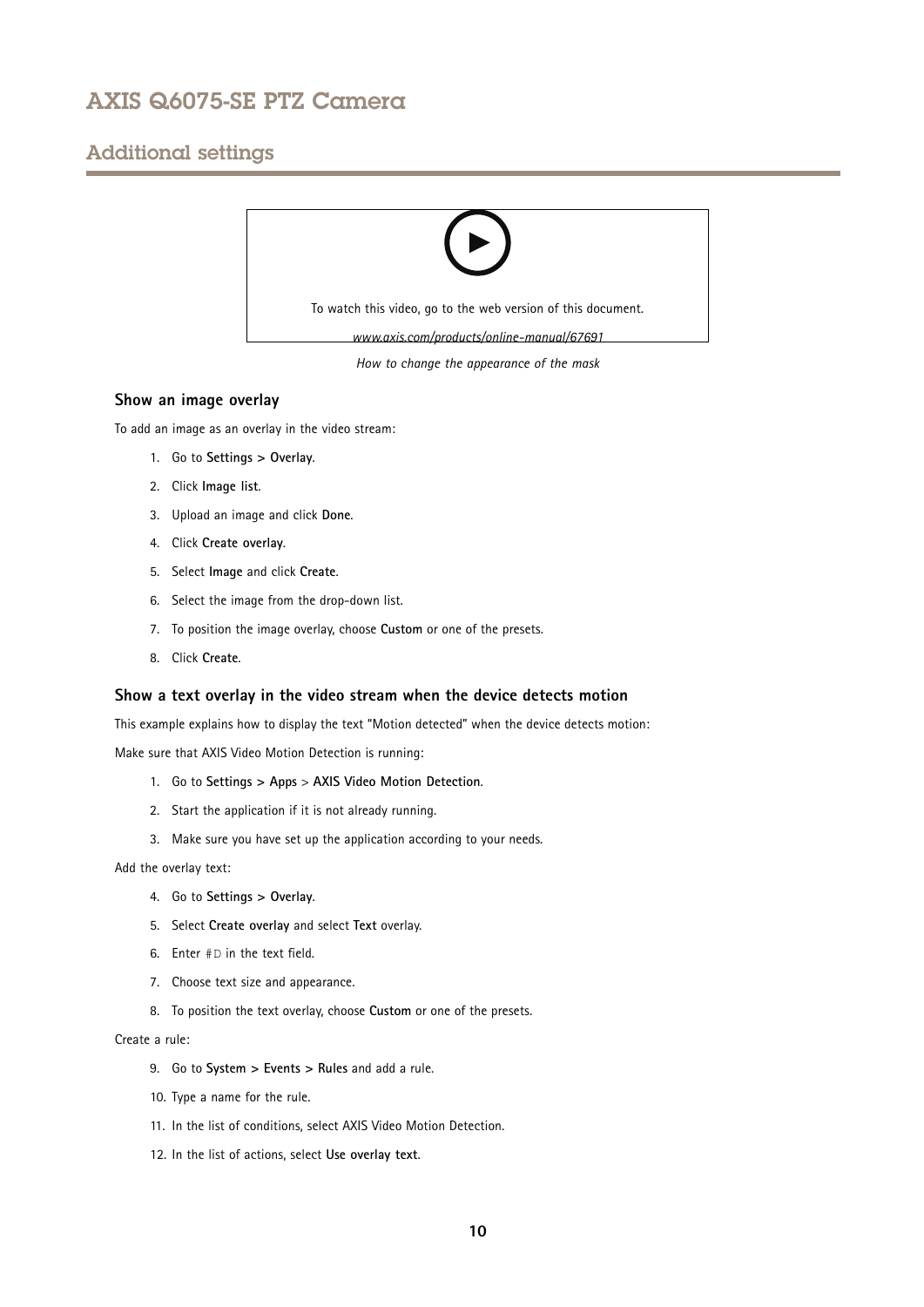## Additional settings

- 13. Select <sup>a</sup> view area.
- 14. Type "Motion detected".
- 15. Set the duration.
- 16. Click **Save**.

#### Note

If you update the overlay text it will be automatically updated on all video streams dynamically.



### **Show the pan or tilt position as <sup>a</sup> text overlay**

You can show the pan or tilt position as an overlay in the image.

- 1. Go to **Settings <sup>&</sup>gt; Overlay** and click **Create overlay**.
- 2. Select **Text** and click **Create**.
- 3. In the text field, type  $\# \times$  to show the pan position.

Type  $\#$ *y* to show the tilt position.

- 4. Choose appearance, text size, and alignment.
- 5. The current pan and tilt positions show up in the live view image and in the recording.

### **Add street names and compass direction to the image**

#### Note

The street name and compass direction will be visible on all video streams and recordings.

Activate the compass ring

- 1. Go to **Settings <sup>&</sup>gt; Apps**.
- 2. Select **Orientation Aid PTZ**.
- 3. Start the application and click **Open**.
- 4. Position the camera view at north with the crosshair. Click **Set north**.

Add <sup>a</sup> preset position

- 1. Go to **Settings <sup>&</sup>gt; PTZ**.
- 2. Use the crosshair to position the view where you want to add <sup>a</sup> preset position.
- 3. Click the **<sup>+</sup>** to create <sup>a</sup> new preset position.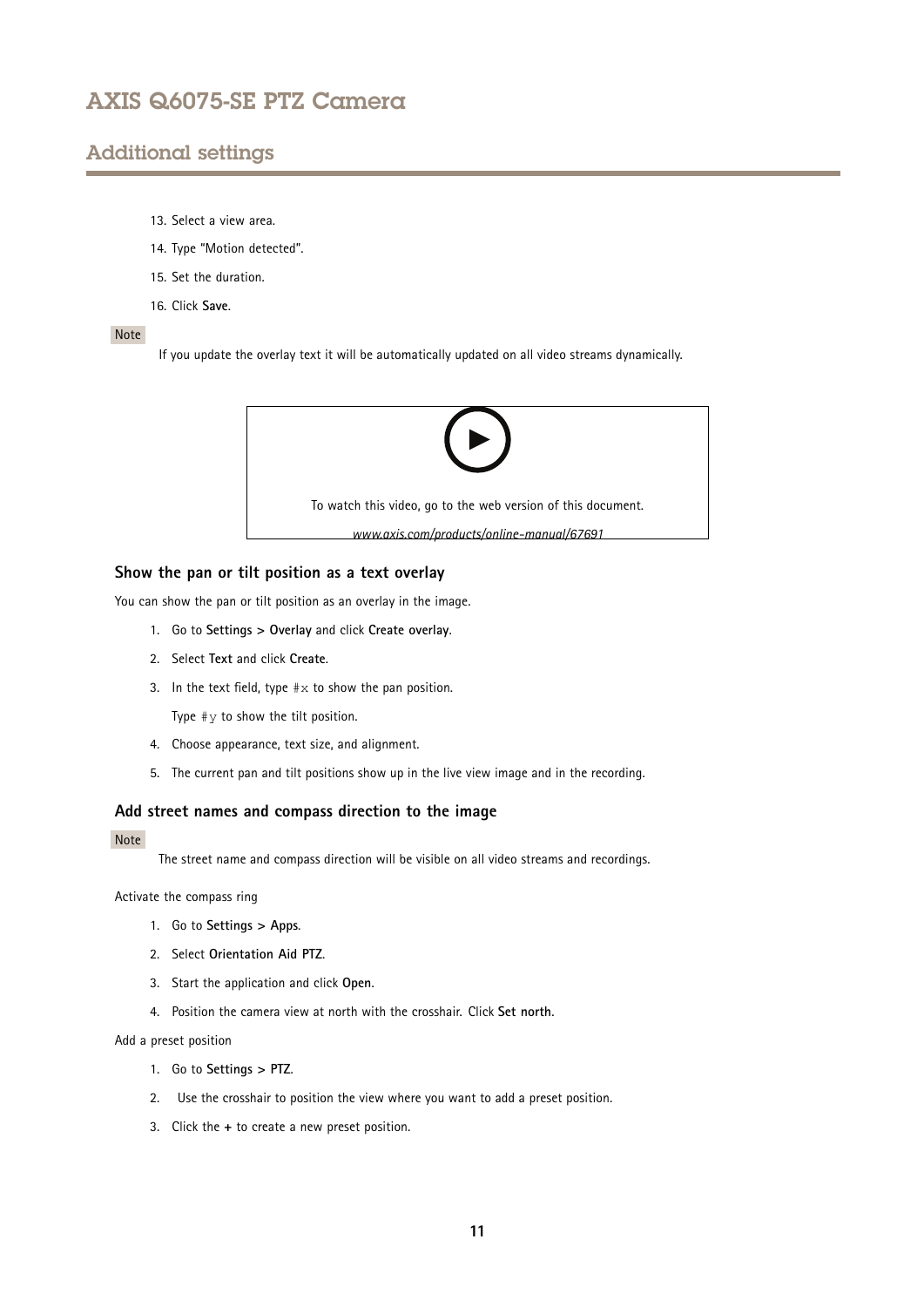# <span id="page-11-0"></span>Additional settings



## **Adjust the camera view (PTZ)**

To learn more about different pan, tilt, and zoom settings, see *Pan, tilt, and zoom [\(PTZ\)](#page-17-0) on page [18](#page-17-0)*.

### **Limit the pan, tilt, and zoom movements**

If there are parts of the scene that you don't want the camera to reach, you can limit the pan, tilt, and zoom movements. For example, you want to protect the privacy of residents in an apartment building, which is located close to <sup>a</sup> parking lot that you intend to monitor. To limit the movements, go to **Settings <sup>&</sup>gt; PTZ <sup>&</sup>gt; Limits**.

### **Create <sup>a</sup> guard tour with preset positions**

A guard tour displays the video stream from different preset positions either in <sup>a</sup> predetermined or random order, and for configurable periods of time.

- 1. Go to **Settings <sup>&</sup>gt; PTZ <sup>&</sup>gt; Guard tours**.
- 2. Click **<sup>+</sup>**.
- 3. To edit the guard tour's properties, click  $\boldsymbol{\mathcal{Q}}$ .
- 4. Type <sup>a</sup> name for the guard tour and specify the pause length in minutes between each tour.
- 5. If you want the guard tour to go to the preset positions in <sup>a</sup> random order, turn on **Shuffle**.
- 6. Click **Done**.
- 7. Click **Add** to add the preset positions that you want in your guard tour.
- 8. Click **Done** to exit the guard tour settings.
- 9. To schedule the guard tour, go to **System <sup>&</sup>gt; Events**.

## **View and record video**

To learn more about settings for viewing and recording video, see *[Streaming](#page-18-0) and storage on page [19](#page-18-0)*.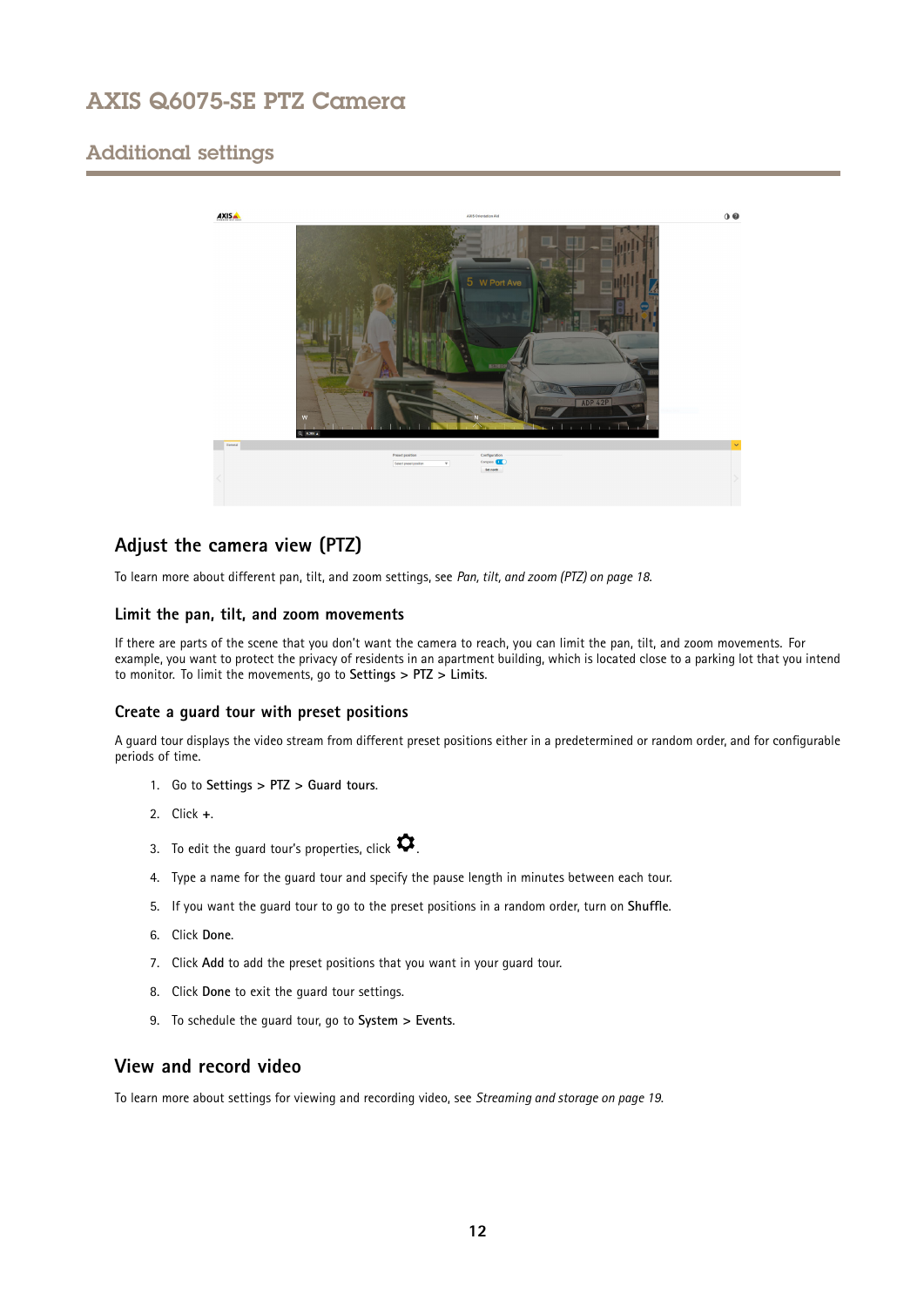# <span id="page-12-0"></span>Additional settings

### **Reduce bandwidth and storage**

#### Important

If you reduce the bandwidth it can result in loss of details in the picture.

- 1. Go to live view and select **H.264**.
- 2. Go to **Settings <sup>&</sup>gt; Stream**.
- 3. Do one or more of the following:

#### Note

The zipstream settings are used for both H.264 and H.265.

- Turn on dynamic GOP and set <sup>a</sup> high GOP length value.
- Increase the compression.
- Turn on dynamic FPS.

### Note

Web browsers do not support H.265 decoding. Use <sup>a</sup> video management system or application supporting H.265 decoding.

#### **Set up network storage**

To store recordings on the network, you need to set up network storage:

- 1. Go to **Settings <sup>&</sup>gt; System** <sup>&</sup>gt; **Storage**.
- 2. Click **Setup** under **Network storage**.
- 3. Enter the IP address of the host server.
- 4. Enter the name of the shared location on the host server.
- 5. Move the switch if the share requires <sup>a</sup> login, and enter username and password.
- 6. Click **Connect**.

### **Record and watch video**

To record video you must first set up network storage, see *Set up network storage on page 13*, or have an SD card installed.

#### **Record video**

- 1. Go to the live view.
- 2. To start <sup>a</sup> recording, click **Record**. Click again to stop the recording.

#### **Watch video**

- 1. Click **Storage <sup>&</sup>gt; Go to recordings**.
- 2. Select your recording in the list and it will play automatically.

## **Set up rules and alerts**

You can create rules to make your device perform an action when certain events occur. A rule consists of conditions and actions. The conditions can be used to trigger the actions. For example, the device can start <sup>a</sup> recording or send an email when it detects motion, or show an overlay text when it records.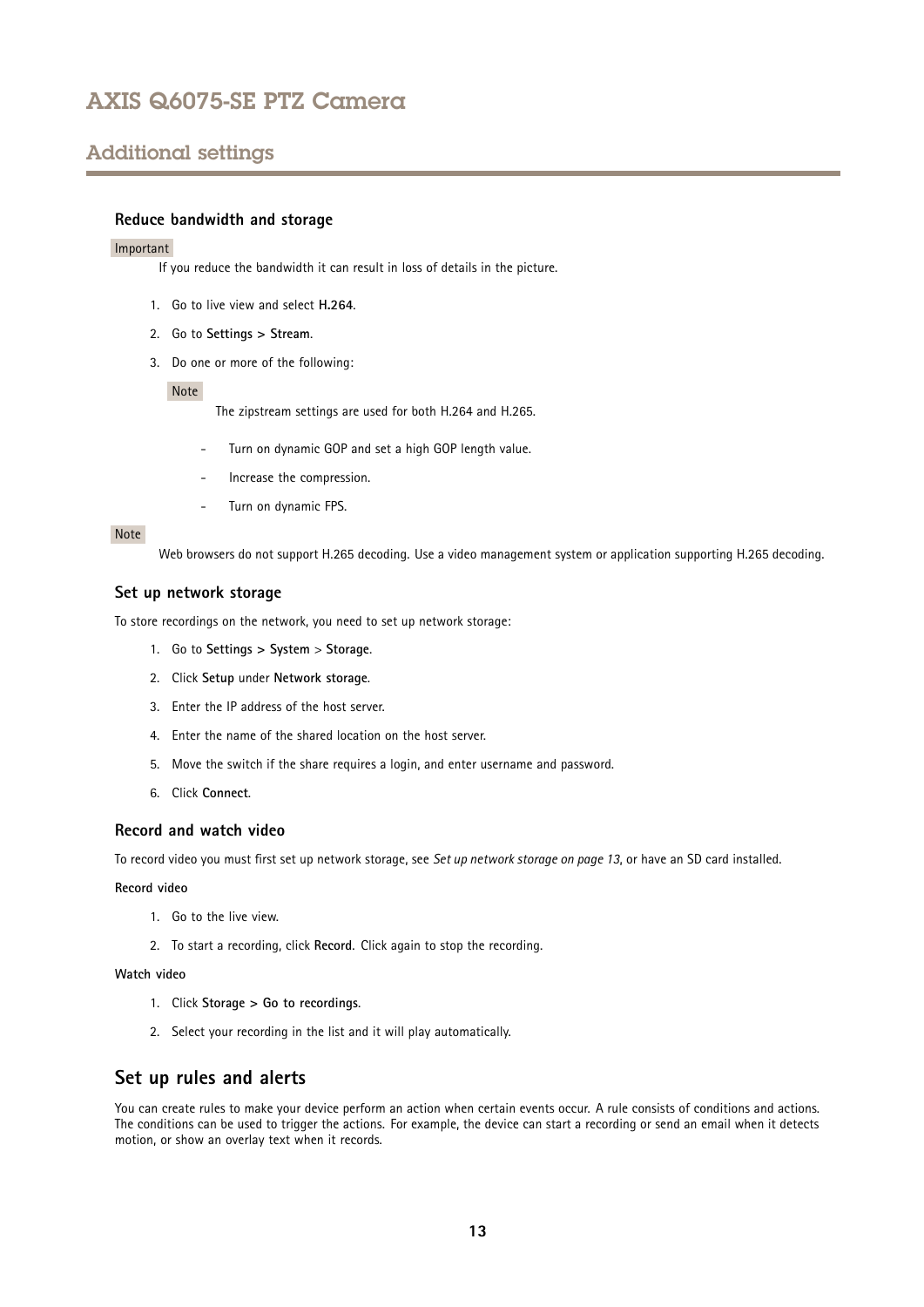# Additional settings

### **Trigger an action**

- 1. Go to **Settings <sup>&</sup>gt; System <sup>&</sup>gt; Events** to set up <sup>a</sup> rule. The rule defines when the device will perform certain actions. Rules can be setup as scheduled, recurring, or for example, triggered by motion detection.
- 2. Select the **Condition** that must be met to trigger the action. If you specify more than one condition for the rule, all of the conditions must be met to trigger the action.
- 3. Select which **Action** the device should perform when the conditions are met.

### Note

If you make changes to an active rule, then the rule needs to be restarted for the changes to take effect.

#### **Record video when the camera detects motion**

This example explains how to set up the camera to start recording to the SD card five seconds before it detects motion and to stop one minute after.

Make sure that AXIS Video Motion Detection is running:

- 1. Go to **Settings <sup>&</sup>gt; Apps** <sup>&</sup>gt; **AXIS Video Motion Detection**.
- 2. Start the application if it is not already running.
- 3. Make sure you have set up the application according to your needs. If you need help, see the *user manual for AXIS Video Motion [Detection](https://www.axis.com/products/online-manual/44110) 4*.

Create <sup>a</sup> rule:

- 1. Go to **Settings <sup>&</sup>gt; System <sup>&</sup>gt; Events** and add <sup>a</sup> rule.
- 2. Type <sup>a</sup> name for the rule.
- 3. In the list of conditions, under **Application**, select **AXIS Video Motion Detection (VMD)**.
- 4. In the list of actions, under **Recordings**, select **Record video while the rule is active**.
- 5. Select an existing stream profile or create <sup>a</sup> new one.
- 6. Set the prebuffer time to 5 seconds.
- 7. Set the postbuffer time to 60 seconds.
- 8. In the list of storage options, select **SD card**.
- 9. Click **Save**.



#### **Direct the camera to <sup>a</sup> preset position when the camera detects motion**

This example explains how to set up the camera to go to <sup>a</sup> preset position when it detects motion in the image.

Make sure that AXIS Video Motion Detection is running: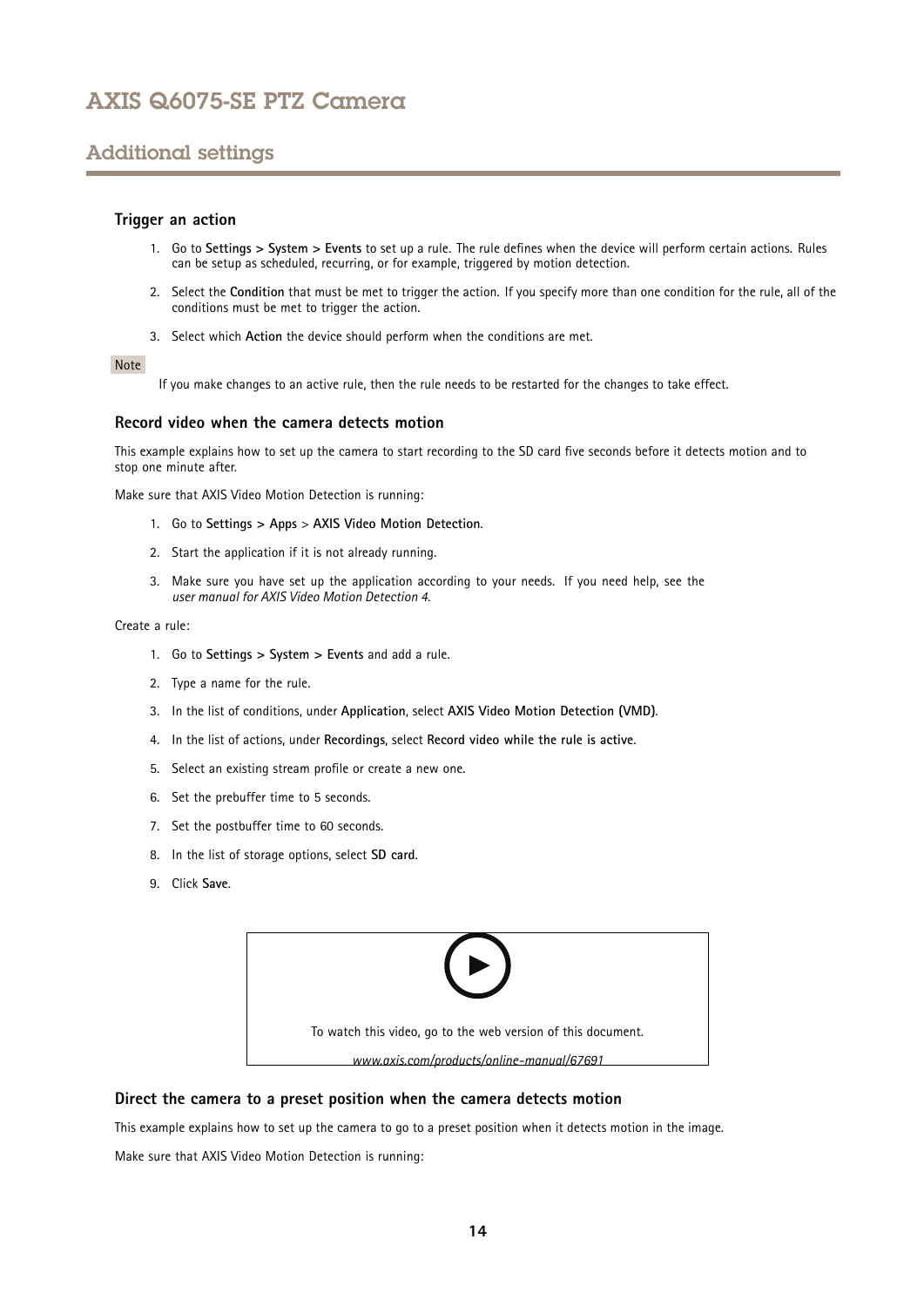# Additional settings

- 1. Go to **Settings <sup>&</sup>gt; Apps** <sup>&</sup>gt; **AXIS Video Motion Detection**.
- 2. Start the application if it is not already running.
- 3. Make sure you have set up the application according to your needs. If you need help, see the *user manual for AXIS Video Motion [Detection](https://www.axis.com/products/online-manual/44110) 4*.

Add <sup>a</sup> preset position:

Go to **Settings <sup>&</sup>gt; PTZ** and set where you want the camera to be directed by creating <sup>a</sup> preset position.

Create <sup>a</sup> rule:

- 1. Go to **Settings <sup>&</sup>gt; System** <sup>&</sup>gt; **Events <sup>&</sup>gt; Rules** and add <sup>a</sup> rule.
- 2. Type <sup>a</sup> name for the rule.
- 3. In the list of conditions, select <sup>a</sup> video motion detection condition under **Application**.
- 4. From the list of actions, select **Go to preset position**.
- 5. Select the preset position you want the camera to go to.
- 6. Click **Save**.



### **Zoom in on <sup>a</sup> specific area automatically with gatekeeper**

This example explains how to use the gatekeeper functionality to make the camera zoom in automatically on the license plate of <sup>a</sup> car that passes through <sup>a</sup> gate. When the car has passed, the camera zooms out to the home position.

Create the preset positions:

- 1. Go to **Settings <sup>&</sup>gt; PTZ <sup>&</sup>gt; Preset positions**.
- 2. Create the home position that includes the entrance of the gate.
- 3. Create the zoomed-in preset position so that it covers the area in the image where you assume that the license plate will appear.

Create <sup>a</sup> motion detection profile:

- 1. Go to **Settings <sup>&</sup>gt; Apps** and open AXIS Video Motion Detection.
- 2. Create <sup>a</sup> profile that covers the entrance of the gate and then save the profile.

Create <sup>a</sup> rule:

- 1. Go to **Settings <sup>&</sup>gt; System <sup>&</sup>gt; Events** and add <sup>a</sup> rule.
- 2. Name the rule "Gatekeeper".
- 3. In the list of conditions, under **Application**, select the motion detection profile.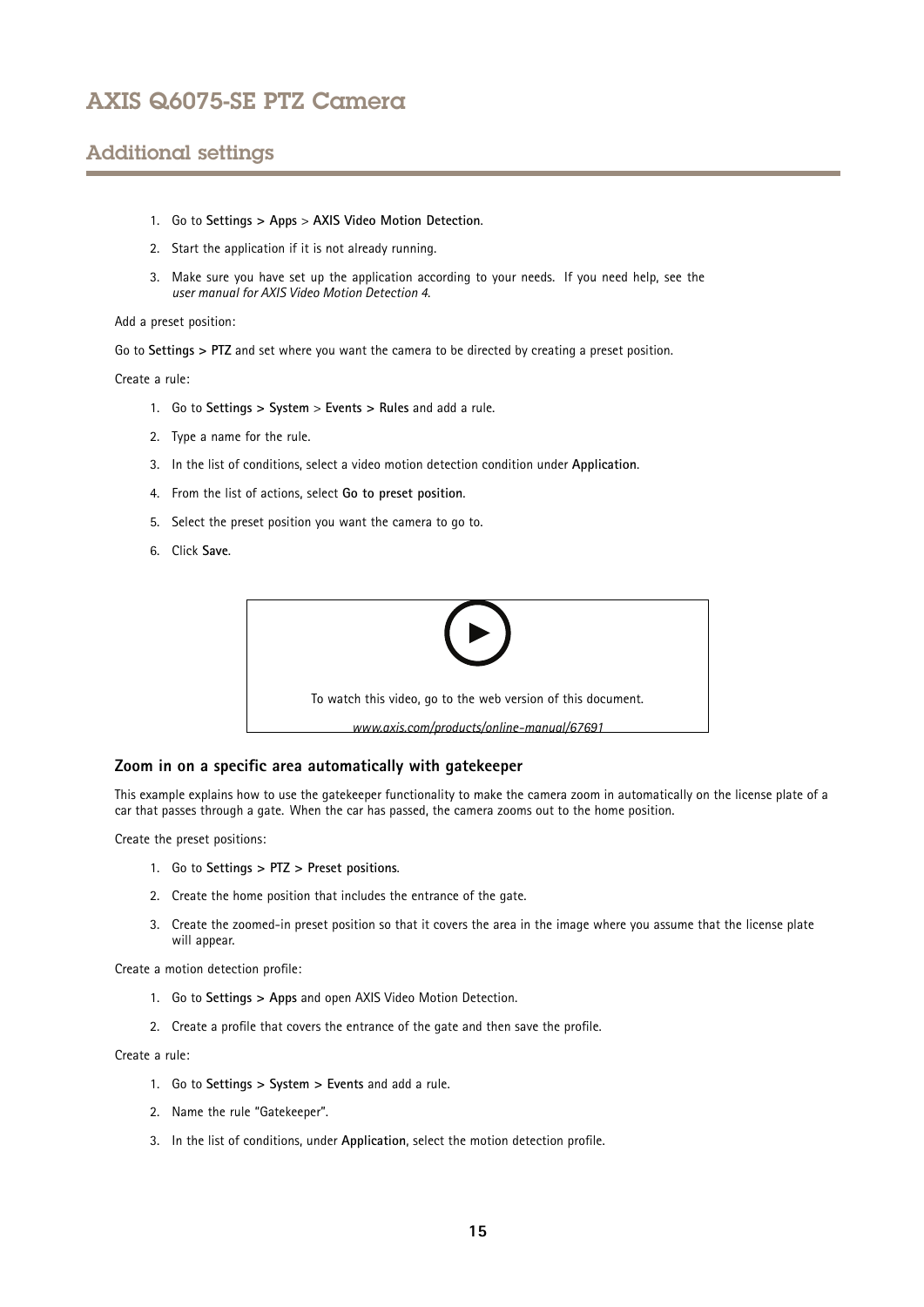# Additional settings

- 4. In the list of actions, under **Preset positions**, select **Go to preset position**.
- 5. Select <sup>a</sup> **Video channel**.
- 6. Select the **Preset position**.
- 7. To make the camera wait <sup>a</sup> while before it returns to the home position, select **Home timeout**, and set <sup>a</sup> time.
- 8. Click **Save**.

#### **Record video when the camera detects impact**

Shock detection allows the camera to detect tampering caused by vibrations or shock. Vibrations due to the environment or to an object can trigger an action depending on the shock sensitivity range, which can be set from 0 to 100. In this scenario, someone is throwing rocks at the camera after hours and you would like to get <sup>a</sup> video clip of the event.

Turn on shock detection:

- 1. Go to **Settings <sup>&</sup>gt; System <sup>&</sup>gt; Detectors**.
- 2. Turn on shock detection, and set <sup>a</sup> value for the shock sensitivity.

Create <sup>a</sup> rule:

- 1. Go to **Settings <sup>&</sup>gt; System <sup>&</sup>gt; Events** and add <sup>a</sup> rule.
- 2. Type <sup>a</sup> name for the rule.
- 3. In the list of conditions, under **Device status**, select **Shock detected**.
- 4. Click **<sup>+</sup>** to add <sup>a</sup> second condition.
- 5. In the list of conditions, under **Scheduled and recurring**, select **Scheduled event**.
- 6. In the list of schedules, select **After hours** .
- 7. In the list of actions, under **Recordings**, select **Record video while the rule is active**.
- 8. Select <sup>a</sup> **Camera**.
- 9. Set the prebuffer time to 5 seconds.
- 10. Set the postbuffer time to 60 seconds.
- 11. Select where to save the recordings.
- 12. Click **Save**.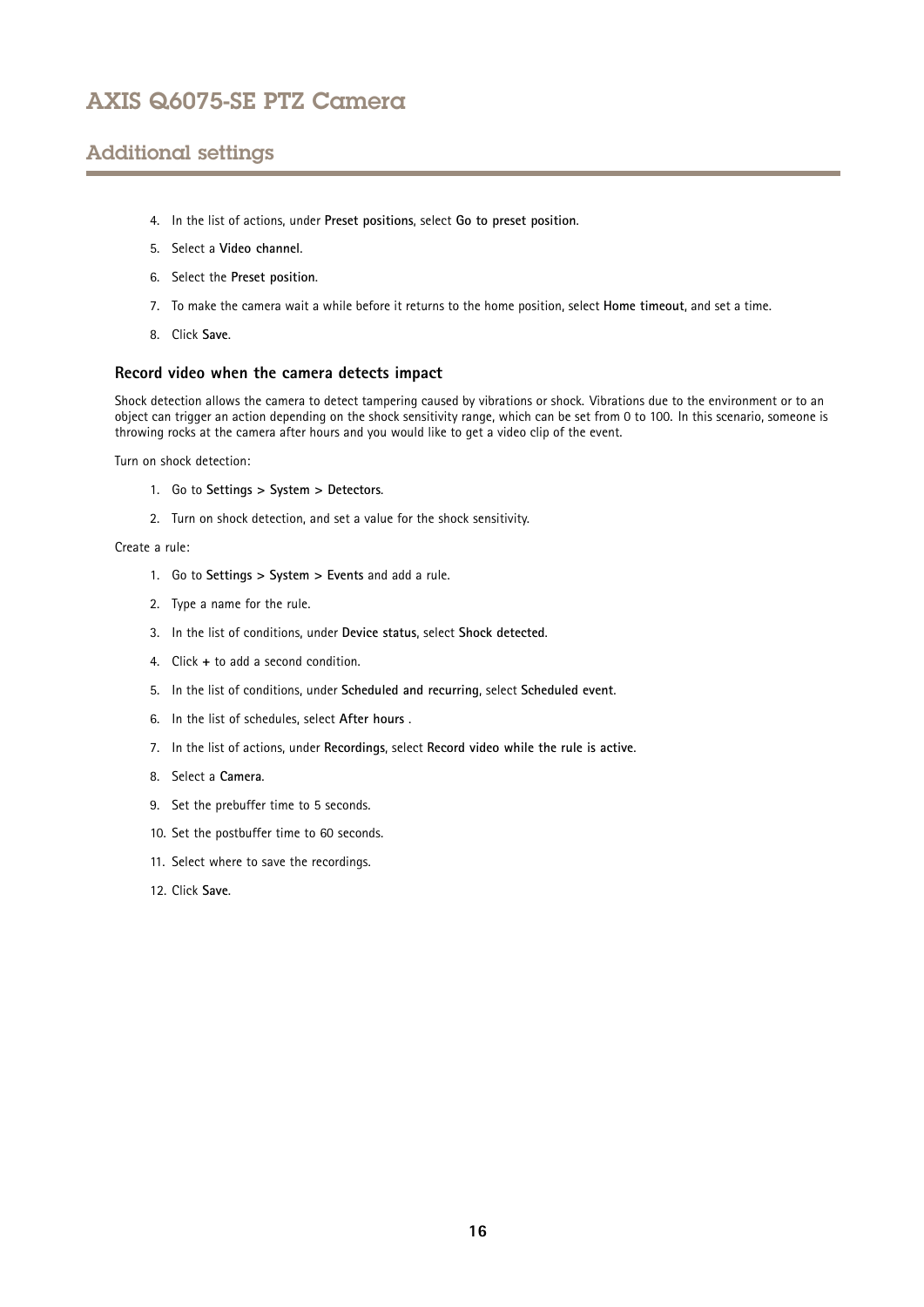## <span id="page-16-0"></span>Cleaning recommendations

# Cleaning recommendations

If the device gets grease stains or becomes heavily soiled, you can clean it with mild, solvent-free soap or detergent.

## *NOTICE*

Never use harsh detergent, for example gasoline, benzene, or acetone.

- 1. Use <sup>a</sup> can of compressed air to remove any dust or loose dirt from the device.
- 2. Clean the device with <sup>a</sup> soft cloth dampened with mild detergent and lukewarm water.
- 3. Wipe carefully with <sup>a</sup> dry cloth.

### Note

Avoid cleaning in direct sunlight or at elevated temperatures, as this may cause stains when the water droplets dry.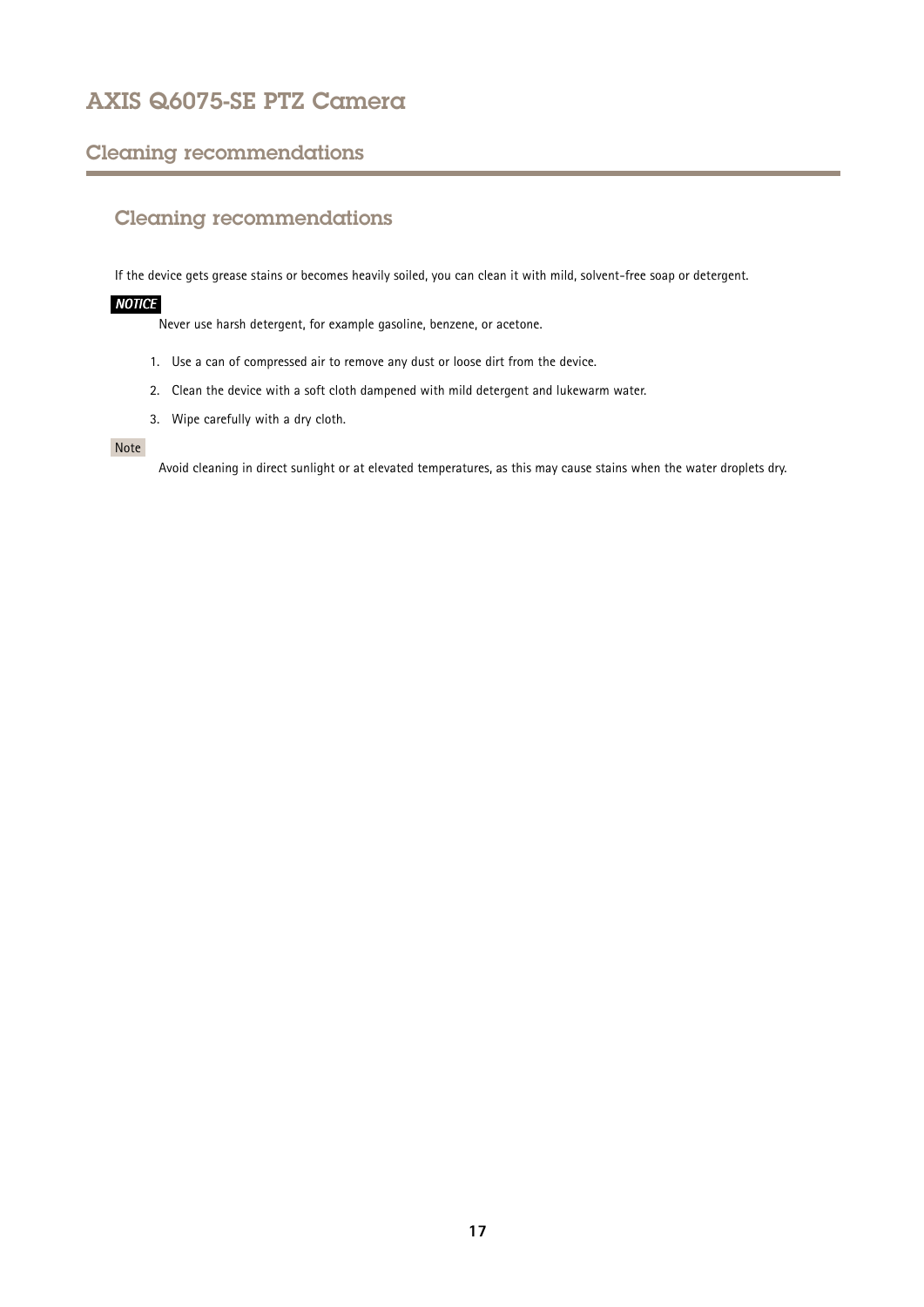## <span id="page-17-0"></span>Learn more

## Learn more

## **Long-distance connections**

This product supports fiber-optic cable installations through <sup>a</sup> media converter. Fiber-optic cable installations offer <sup>a</sup> number of benefits such as:

- Long-distance connection
- High speed
- Long lifetime
- Large capacity of data transmission
- Electromagnetic interference immunity

Find out more about fiber-optic cable installations on *[axis.com/technologies/fiber-optics](https://www.axis.com/technologies/fiber-optics)*.

For information about how to install the media converter see the Installation Guide for this product.

## **Capture modes**

Capture mode defines the maximum frame rate available in the Axis product. Depending on which capture mode you select, you may not be able to use WDR.

Which capture mode to choose depends on the requirements of frame rate and resolution for the specific surveillance setup. For specifications about available capture modes, see the product's datasheet at *[axis.com](https://www.axis.com)*.

## **Privacy masks**

A privacy mask is <sup>a</sup> user-defined area that covers <sup>a</sup> part of the monitored area. In the video stream, privacy masks appear either as blocks of solid color or with <sup>a</sup> mosaic pattern.

You'll see the privacy mask on all snapshots, recorded video, and live streams.

You can use the VAPIX<sup>®</sup> application programming interface (API) to turn off the privacy masks.

#### Important

If you use multiple privacy masks it may affect the product's performance.

## **Overlays**

Overlays are superimposed over the video stream. They are used to provide extra information during recordings, such as <sup>a</sup> timestamp, or during product installation and configuration. You can add either text or an image.

The video streaming indicator is another type of overlay. It shows you that the live view video stream is live.

# **Pan, tilt, and zoom (PTZ)**

### **Guard tours**

A guard tour displays the video stream from different preset positions either in <sup>a</sup> predetermined or random order, and for configurable periods of time. Once started, <sup>a</sup> guard tour continues to run until stopped, even when there are no clients (web browsers) viewing the images.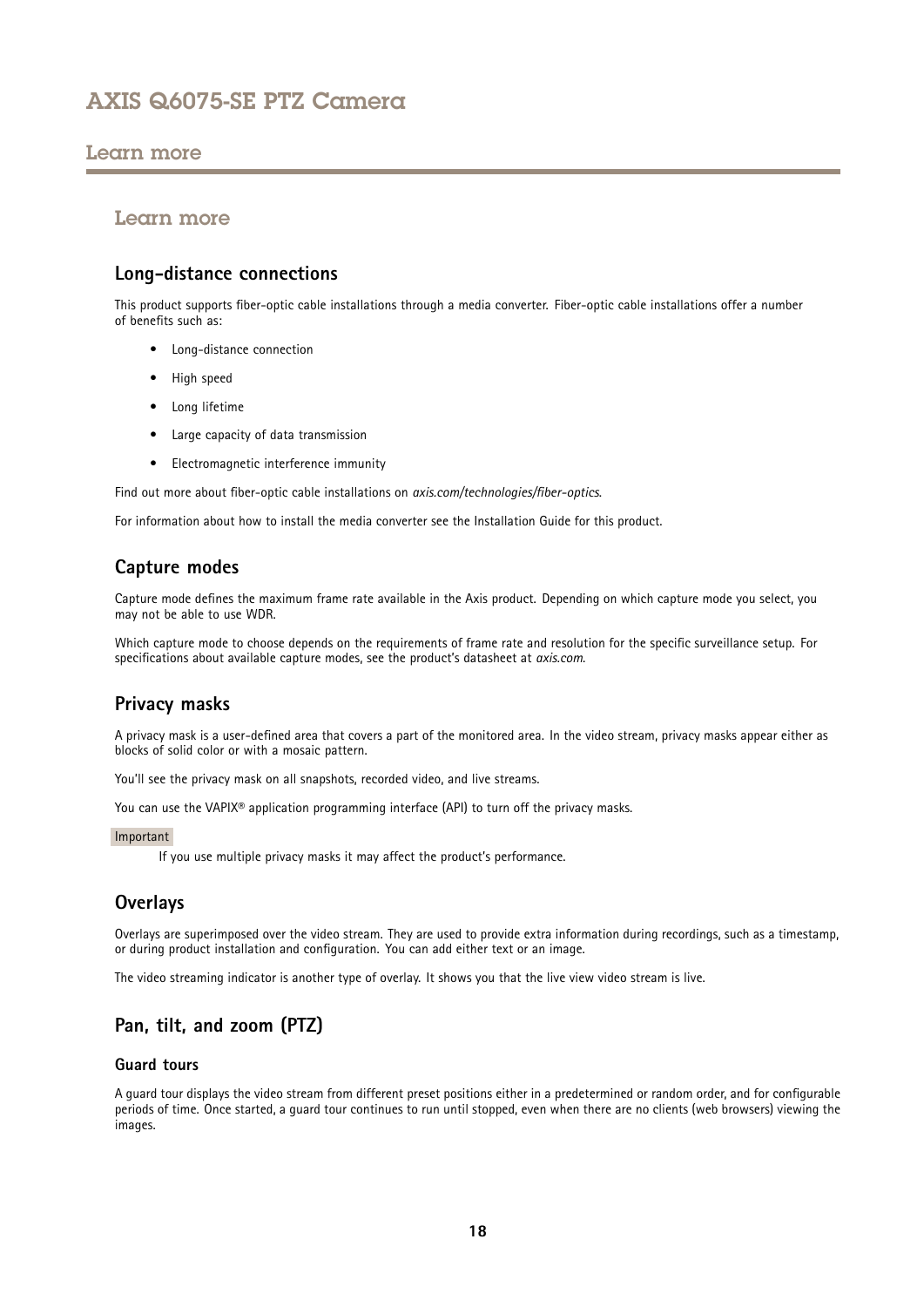## <span id="page-18-0"></span>Learn more

### **Streaming and storage**

### **Video compression formats**

Decide which compression method to use based on your viewing requirements, and on the properties of your network. The available options are:

### **Motion JPEG**

Motion JPEG, or MJPEG, is <sup>a</sup> digital video sequence that is made up of <sup>a</sup> series of individual JPEG images. These images are then displayed and updated at <sup>a</sup> rate sufficient to create <sup>a</sup> stream that shows constantly updated motion. For the viewer to perceive motion video the rate must be at least <sup>16</sup> image frames per second. Full motion video is perceived at <sup>30</sup> (NTSC) or <sup>25</sup> (PAL) frames per second.

The Motion JPEG stream uses considerable amounts of bandwidth, but provides excellent image quality and access to every image contained in the stream.

#### **H.264 or MPEG-4 Part 10/AVC**

#### Note

H.264 is <sup>a</sup> licensed technology. The Axis product includes one H.264 viewing client license. To install additional unlicensed copies of the client is prohibited. To purchase additional licenses, contact your Axis reseller.

H.264 can, without compromising image quality, reduce the size of <sup>a</sup> digital video file by more than 80% compared to the Motion JPEG format and by as much as 50% compared to the MPEG-4 standard. This means that less network bandwidth and storage space are required for <sup>a</sup> video file. Or seen another way, higher video quality can be achieved for <sup>a</sup> given bitrate.

#### **H.265 or MPEG-H Part 2/HEVC**

#### Note

H.265 is licensed technology. The Axis product includes one H.265 viewing client license. To install additional unlicensed copies of the client is prohibited. To purchase additional licenses, contact your Axis reseller.

### **How do Image, Stream, and Stream profile settings relate to each other?**

The **Image** tab contains camera settings that affect all video streams from the product. If you change something in this tab, it immediately affects all video streams and recordings.

The **Stream** tab contains settings for video streams. You get these settings if you request <sup>a</sup> video stream from the product and don't specify for example resolution, or frame rate. When you change the settings in the **Stream** tab, it doesn't affect ongoing streams, but it will take effect when you start <sup>a</sup> new stream.

The **Stream profiles** settings override the settings from the **Stream** tab. If you request <sup>a</sup> stream with <sup>a</sup> specific stream profile, the stream contains the settings of that profile. If you request <sup>a</sup> stream without specifying <sup>a</sup> stream profile, or request <sup>a</sup> stream profile that doesn't exist in the product, the stream contains the settings from the **Stream** tab.

#### **Bitrate control**

With bitrate control, you can manage the bandwidth consumption of your video stream.

#### **Variable bitrate (VBR)**

With variable bitrate, the bandwidth consumption varies based on the level of activity in the scene. The more activity in the scene, the more bandwidth you need. You are guaranteed constant image quality but it requires storage margins.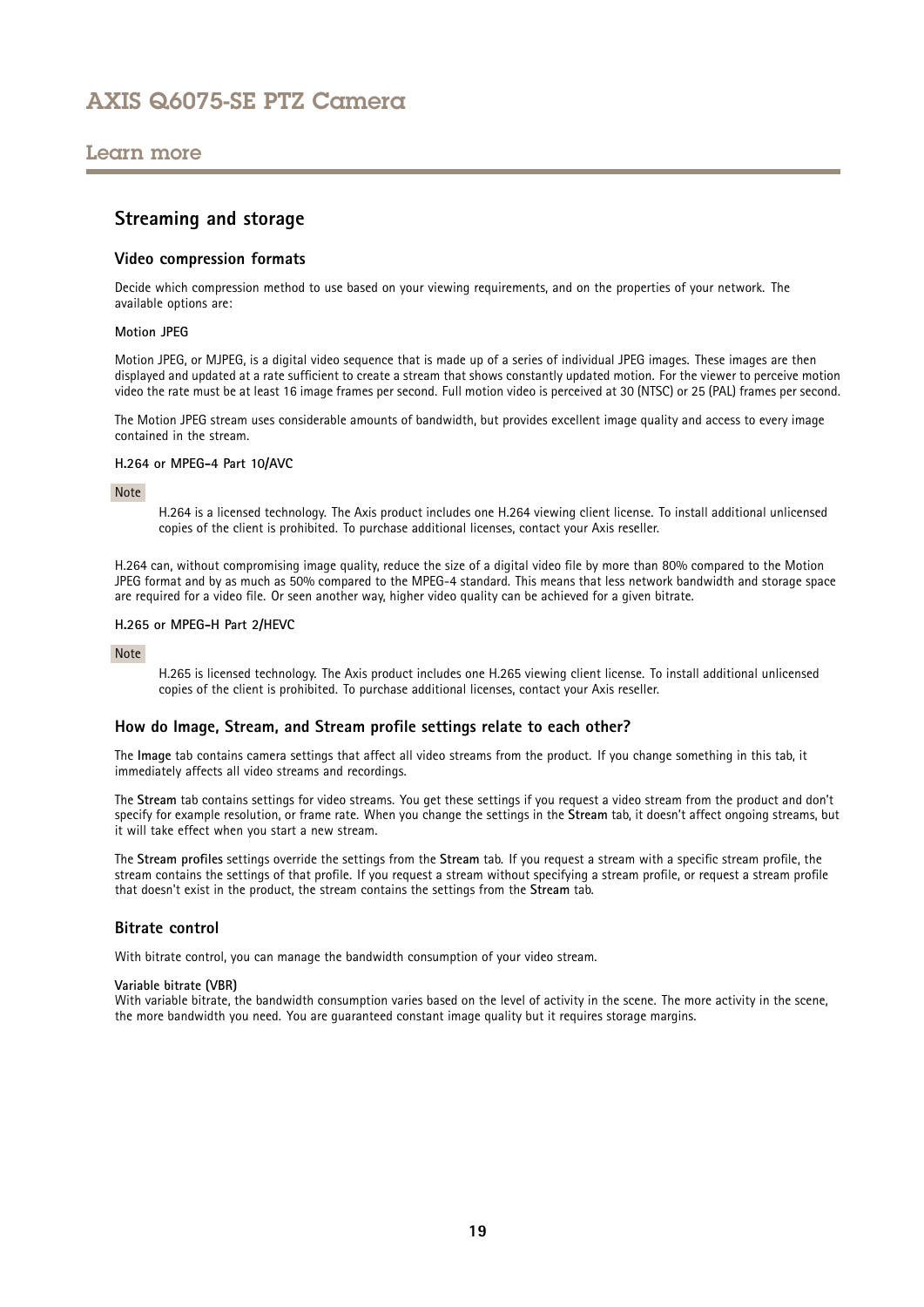## <span id="page-19-0"></span>Learn more



#### **Maximum bitrate (MBR)**

With maximum bitrate, you can set <sup>a</sup> target bitrate to handle bitrate limitations in your system. You may see <sup>a</sup> decline in image quality or frame rate when the instantaneous bitrate is kept below the specified target bitrate. You can choose to either prioritize image quality or frame rate. We recommend that you configure the target bitrate to <sup>a</sup> higher value than the expected bitrate. This gives you <sup>a</sup> margin for additional complexity that needs to be captured.



*1 Target bitrate*

## **Applications**

AXIS Camera Application Platform (ACAP) is an open platform that enables third parties to develop analytics and other applications for Axis products. To find out more about available applications, downloads, trials and licenses, go to *[axis.com/applications](https://www.axis.com/applications)*.

To find the user manuals for Axis applications, go to *[axis.com](https://www.axis.com)*.

#### Note

• Several applications can run at the same time but some applications might not be compatible with each other. Certain combinations of applications might require too much processing power or memory resources when run in parallel. Verify that the applications work together before deployment.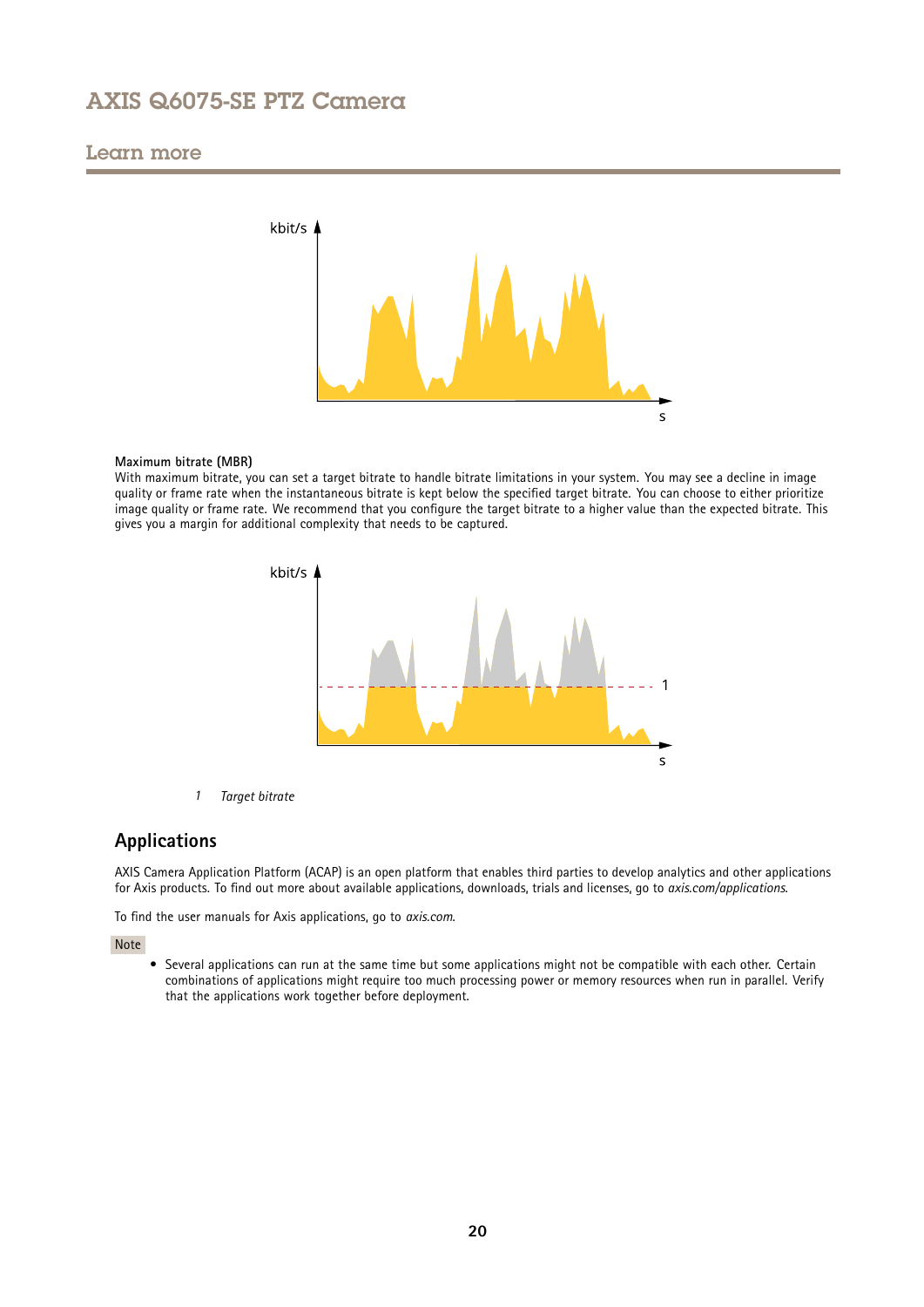## <span id="page-20-0"></span>Learn more



### *How to download and install an application*

### **Autotracking**

Autotracking detects movement in the camera's field of view, for example <sup>a</sup> moving vehicle or person, and follows the moving object until it stops or disappears from the monitored area. In case there is much simultaneous movement, the camera selects the area with the most amount of motion. When there are no moving objects in the field of view, the camera returns to the home position.

#### Important

- The autotracking feature is designed for areas where there is <sup>a</sup> limited amount of movement.
- If both autotracking and guard tour are enabled, we recommend you to use the PTZ control queue. In the control queue, guard tour has lower priority than autotracking, which prevents the camera from stopping autotracking to maintain or start <sup>a</sup> guard tour.
- Autotracking does not follow objects behind privacy masks or in exclude areas. You can also set maximum limits so that autotracking only triggers within <sup>a</sup> certain range in the live view.

## **Security**

### **TPM module**

The TPM (Trusted Platform Module) is <sup>a</sup> component that provides cryptographic features to protect information from unauthorized access. It is always activated and there are no settings you can change.

To learn more about TPM, go to *[axis.com/press-center/media-resources/white-papers](https://www.axis.com/press-center/media-resources/white-papers)*.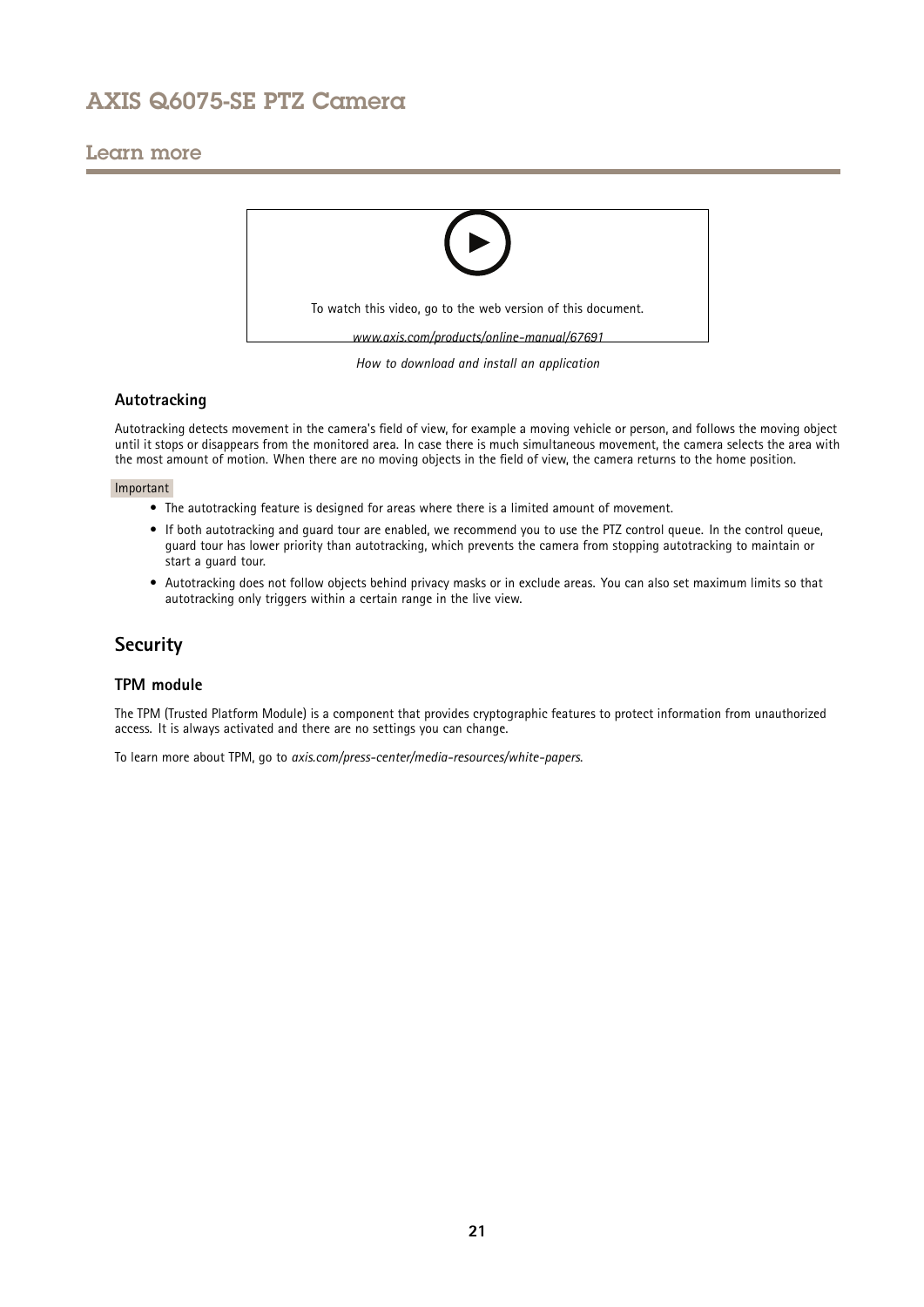## <span id="page-21-0"></span>Troubleshooting

## Troubleshooting

## **Reset to factory default settings**

#### Important

Reset to factory default should be used with caution. A reset to factory default resets all settings, including the IP address, to the factory default values.

To reset the product to the factory default settings:

- 1. Press and hold the control button and the power button for 15–30 seconds until the status LED indicator flashes amber. See *Product [overview](#page-25-0) on page [26](#page-25-0)*.
- 2. Release the control button but continue to hold down the power button until the status LED indicator turns green.
- 3. Release the power button and assemble the product.
- 4. The process is now complete. The product has been reset to the factory default settings. If no DHCP server is available on the network, the default IP address is 192.168.0.90.
- 5. Using the installation and management software tools to assign an IP address, set the password and access the video stream.

It is also possible to reset parameters to factory default through the web interface. Go to **Settings <sup>&</sup>gt; System <sup>&</sup>gt; Maintenance** and click **Default**.

### **Firmware options**

Axis offers product firmware management according to either the active track or the long-term support (LTS) tracks. Being on the active track means continuously getting access to all the latest product features, while the LTS tracks provide <sup>a</sup> fixed platform with periodic releases focused mainly on bug fixes and security updates.

Using firmware from the active track is recommended if you want to access the newest features, or if you use Axis end-to-end system offerings. The LTS tracks are recommended if you use third-party integrations, which are not continuously validated against the latest active track. With LTS, the products can maintain cybersecurity without introducing any significant functional changes or affecting any existing integrations. For more detailed information about Axis product firmware strategy, go to *[axis.com/support/firmware](https://www.axis.com/support/firmware)*.

## **Check the current firmware**

Firmware is the software that determines the functionality of network devices. One of your first actions when troubleshooting <sup>a</sup> problem should be to check the current firmware version. The latest version may contain <sup>a</sup> correction that fixes your particular problem.

To check the current firmware:

1. Go to the product's webpage.



3. Click **About**.

## **Upgrade the firmware**

#### Important

Preconfigured and customized settings are saved when the firmware is upgraded (provided that the features are available in the new firmware) although this is not guaranteed by Axis Communications AB.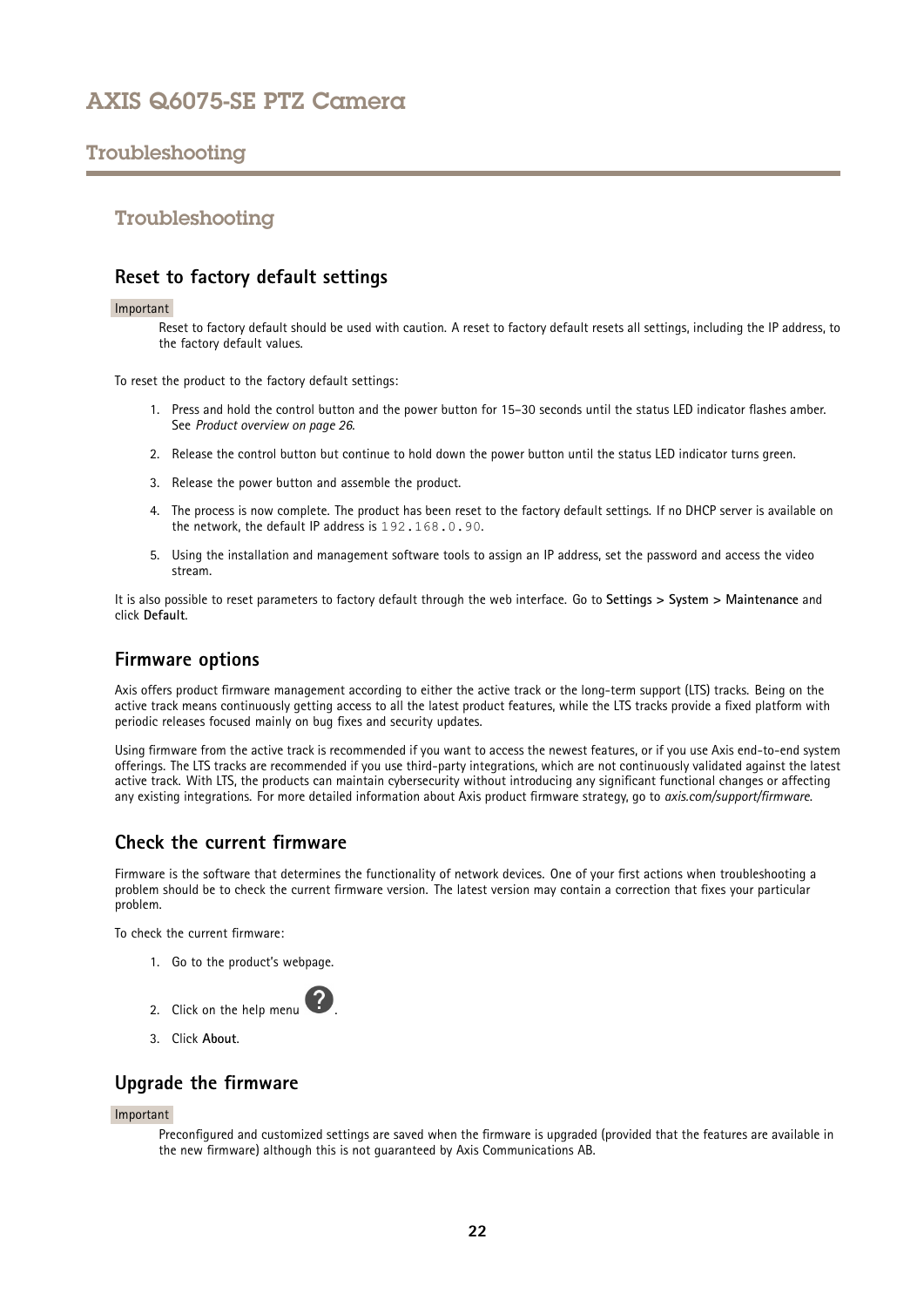# <span id="page-22-0"></span>Troubleshooting

### Important

Make sure the cover is attached during upgrade to avoid installation failure.

#### Important

Make sure the product remains connected to the power source throughout the upgrade process.

### Note

When you upgrade the product with the latest firmware in the active track, the product receives the latest functionality available. Always read the upgrade instructions and release notes available with each new release before upgrading the firmware. To find the latest firmware and the release notes, go to *[axis.com/support/firmware](https://www.axis.com/support/firmware)*.

- 1. Download the firmware file to your computer, available free of charge at *[axis.com/support/firmware](https://www.axis.com/support/firmware)*.
- 2. Log in to the product as an administrator.
- 3. Go to **Settings <sup>&</sup>gt; System <sup>&</sup>gt; Maintenance**. Follow the instructions on the page. When the upgrade has finished, the product restarts automatically.

AXIS Device Manager can be used for multiple upgrades. Find out more at *[axis.com/products/axis-device-manager](https://www.axis.com/products/axis-device-manager)*.



## **Technical issues, clues and solutions**

If you can't find what you're looking for here, try the troubleshooting section at *[axis.com/support](https://www.axis.com/support)*.

### **Problems upgrading the firmware**

| Firmware upgrade failure | If the firmware upgrade fails, the device reloads the previous firmware. The most common reason<br>is that the wrong firmware file has been uploaded. Check that the name of the firmware file<br>corresponds to your device and try again. |
|--------------------------|---------------------------------------------------------------------------------------------------------------------------------------------------------------------------------------------------------------------------------------------|
|                          |                                                                                                                                                                                                                                             |

### **Problems setting the IP address**

| The device is located on a<br>different subnet                            | If the IP address intended for the device and the IP address of the computer used to access the<br>device are located on different subnets, you cannot set the IP address. Contact your network<br>administrator to obtain an IP address.                                                                                                                                                                               |  |  |
|---------------------------------------------------------------------------|-------------------------------------------------------------------------------------------------------------------------------------------------------------------------------------------------------------------------------------------------------------------------------------------------------------------------------------------------------------------------------------------------------------------------|--|--|
| The IP address is being used<br>by another device                         | Disconnect the Axis device from the network. Run the ping command (in a Command/DOS window,<br>type ping and the IP address of the device):                                                                                                                                                                                                                                                                             |  |  |
|                                                                           | • If you receive: Reply from <ip address="">: bytes=32; time=10<br/>this means that the IP address may already be in use by another device on the network.<br/>Obtain a new IP address from the network administrator and reinstall the device.<br/>• If you receive: Request timed out, this means that the IP address is available<br/>for use with the Axis device. Check all cabling and reinstall the device.</ip> |  |  |
| Possible IP address conflict<br>with another device on the<br>same subnet | The static IP address in the Axis device is used before the DHCP server sets a dynamic address.<br>This means that if the same default static IP address is also used by another device, there may<br>be problems accessing the device.                                                                                                                                                                                 |  |  |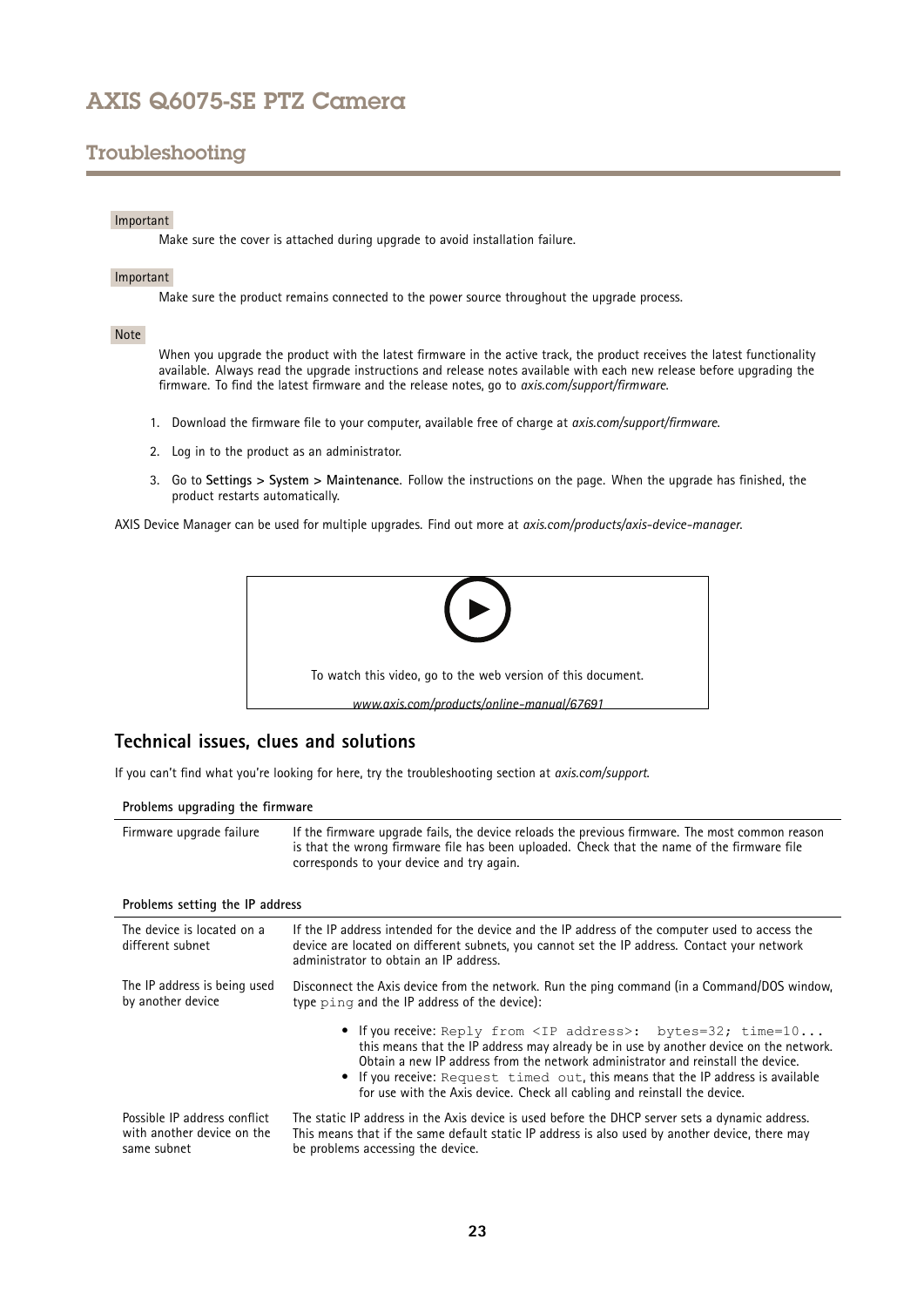# <span id="page-23-0"></span>Troubleshooting

| The device cannot be accessed from a browser |                                                                                                                                                                                                                                                                                                            |  |  |
|----------------------------------------------|------------------------------------------------------------------------------------------------------------------------------------------------------------------------------------------------------------------------------------------------------------------------------------------------------------|--|--|
| Cannot log in                                | When HTTPS is enabled, ensure that the correct protocol (HTTP or HTTPS) is used when attempting<br>to log in. You may need to manually type http or https in the browser's address field.                                                                                                                  |  |  |
|                                              | If the password for the user root is lost, the device must be reset to the factory default settings.<br>See Reset to factory default settings on page 22.                                                                                                                                                  |  |  |
| The IP address has been<br>changed by DHCP   | IP addresses obtained from a DHCP server are dynamic and may change. If the IP address has been<br>changed, use AXIS IP Utility or AXIS Device Manager to locate the device on the network. Identify<br>the device using its model or serial number, or by the DNS name (if the name has been configured). |  |  |
|                                              | If required, a static IP address can be assigned manually. For instructions, go to <i>axis.com/support.</i>                                                                                                                                                                                                |  |  |

**The device is accessible locally but not externally**

To access the device externally, we recommend using one of the following applications for Windows® :

- AXIS Companion: free of charge, ideal for small systems with basic surveillance needs.
- AXIS Camera Station: 30-day trial version free of charge, ideal for small to mid-size systems.

For instructions and download, go to *[axis.com/vms](https://www.axis.com/vms)*.

| Problems with streaming           |                                                                                                                                                                                                                                                                                                                                                                                            |  |  |
|-----------------------------------|--------------------------------------------------------------------------------------------------------------------------------------------------------------------------------------------------------------------------------------------------------------------------------------------------------------------------------------------------------------------------------------------|--|--|
| Multicast H.264 only              | Check if your router supports multicasting, or if the router settings between the client and the                                                                                                                                                                                                                                                                                           |  |  |
| accessible by local clients       | device need to be configured. The TTL (Time To Live) value may need to be increased.                                                                                                                                                                                                                                                                                                       |  |  |
| No multicast H.264                | Check with your network administrator that the multicast addresses used by the Axis device                                                                                                                                                                                                                                                                                                 |  |  |
| displayed in the client           | are valid for your network.                                                                                                                                                                                                                                                                                                                                                                |  |  |
|                                   | Check with your network administrator to see if there is a firewall preventing viewing.                                                                                                                                                                                                                                                                                                    |  |  |
| Poor rendering of H.264           | Ensure that your graphics card is using the latest driver. The latest drivers can usually be                                                                                                                                                                                                                                                                                               |  |  |
| images                            | downloaded from the manufacturer's website.                                                                                                                                                                                                                                                                                                                                                |  |  |
| Color saturation is different     | Modify the settings for your graphics adapter. Go to the adapter's documentation for more                                                                                                                                                                                                                                                                                                  |  |  |
| in H.264 and Motion JPEG          | information.                                                                                                                                                                                                                                                                                                                                                                               |  |  |
| Lower frame rate than<br>expected | • See Performance considerations on page 24.<br>Reduce the number of applications running on the client computer.<br>Limit the number of simultaneous viewers.<br>• Check with the network administrator that there is enough bandwidth available.<br>Lower the image resolution.<br>The maximum frames per second is dependent on the utility frequency (60/50 Hz)<br>of the Axis device. |  |  |
| Can't select H.265 encoding       | Web browsers do not support H.265 decoding. Use a video management system or application                                                                                                                                                                                                                                                                                                   |  |  |
| in live view                      | supporting H.265 decoding.                                                                                                                                                                                                                                                                                                                                                                 |  |  |

## **Performance considerations**

When setting up your system, it is important to consider how various settings and situations affect the performance. Some factors affect the amount of bandwidth (the bitrate) required, others can affect the frame rate, and some affect both. If the load on the CPU reaches its maximum, this also affects the frame rate.

The following factors are the most important to consider:

- High image resolution or lower compression levels result in images containing more data which in turn affects the bandwidth.
- Rotating the image in the GUI will increase the product's CPU load.
- Removing or attaching the cover will restart the camera.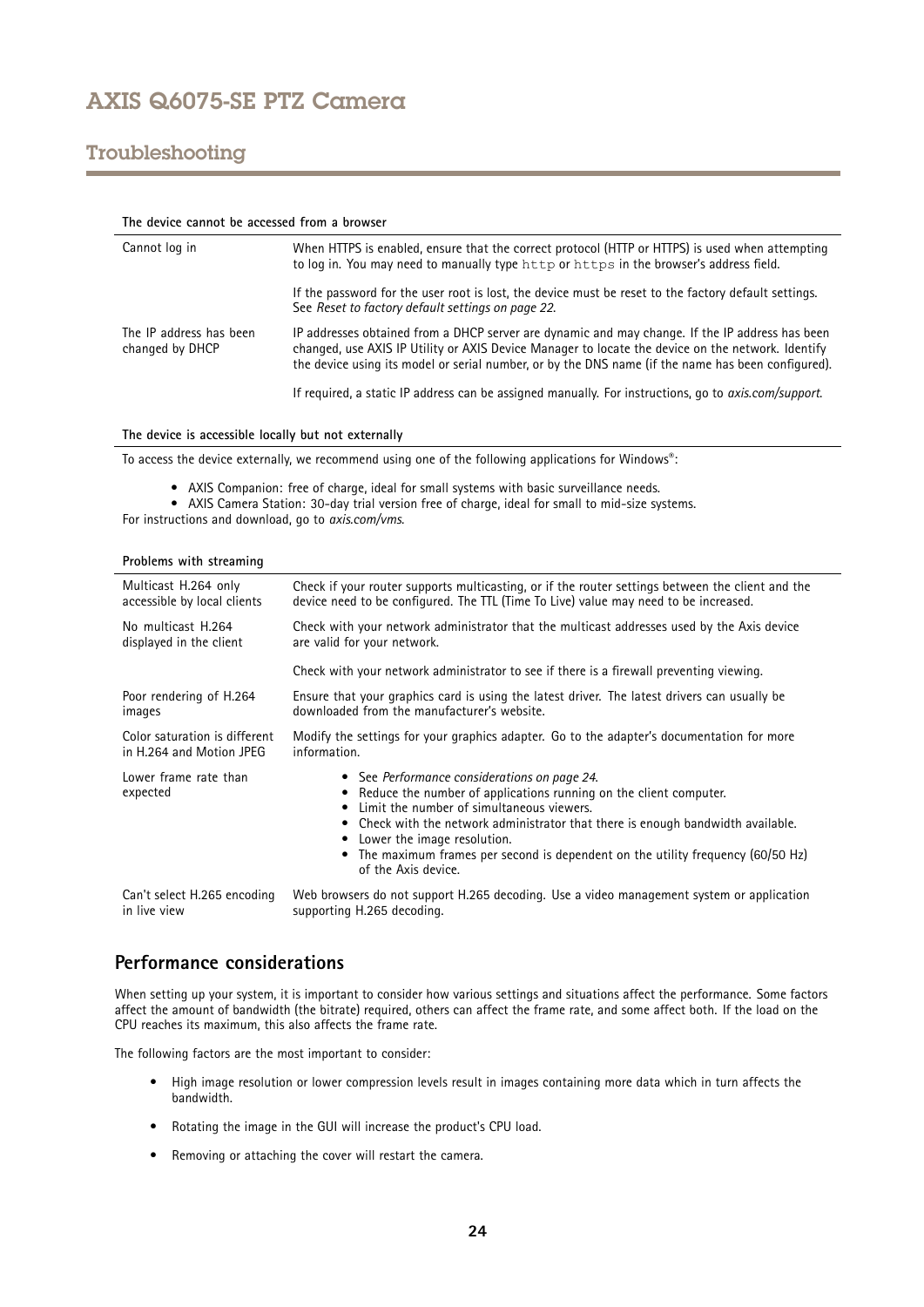# <span id="page-24-0"></span>Troubleshooting

- Access by large numbers of Motion JPEG or unicast H.264 clients affects the bandwidth.
- • Simultaneous viewing of different streams (resolution, compression) by different clients affects both frame rate and bandwidth.

Use identical streams wherever possible to maintain <sup>a</sup> high frame rate. Stream profiles can be used to ensure that streams are identical.

- Accessing Motion JPEG and H.264 video streams simultaneously affects both frame rate and bandwidth.
- Heavy usage of event settings affects the product's CPU load which in turn affects the frame rate.
- Using HTTPS may reduce frame rate, in particular if streaming Motion JPEG.
- Heavy network utilization due to poor infrastructure affects the bandwidth.
- •Viewing on poorly performing client computers lowers perceived performance and affects frame rate.
- • Running multiple AXIS Camera Application Platform (ACAP) applications simultaneously may affect the frame rate and the general performance.

## **Contact support**

Contact support at *[axis.com/support](https://www.axis.com/support)*.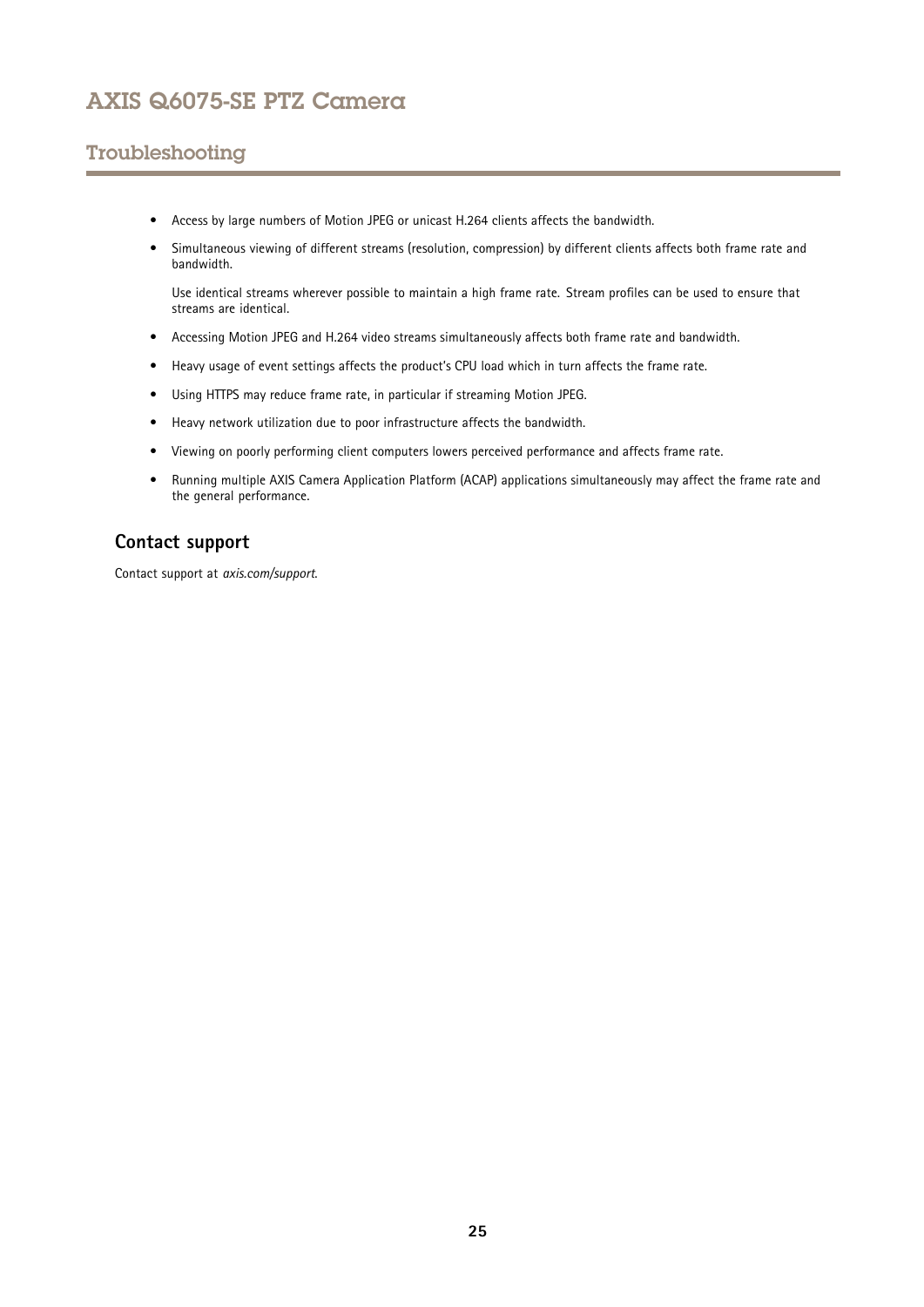# <span id="page-25-0"></span>Specifications

# Specifications

## **Product overview**

### *NOTICE*

Make sure the dome is attached in operation mode, otherwise focus may be affected.



- *<sup>6</sup> Mounting hole (3x)*
- *7 Ventilation plug*<br>*8 Hook for safety*
- *8 Hook for safety wire*
- *9 Multiconnector*

### **Dome cover**



*1 Dome attachment ring*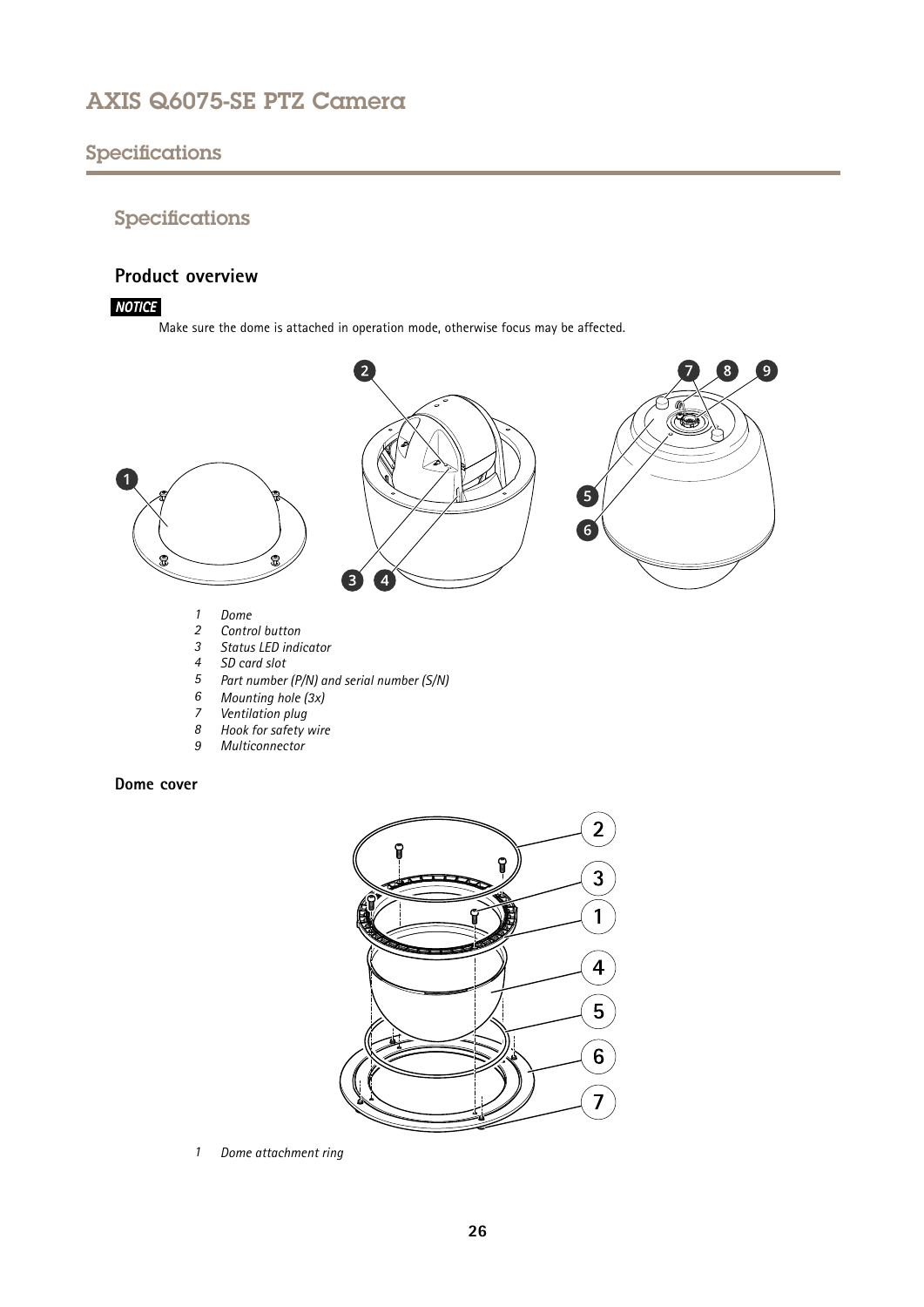## Specifications

- *2 O-ring*
- *3 Dome bracket screw T20 (4x)*
- *4 Dome*
- *5 O-ring*
- *6 Dome ring*
- *<sup>7</sup> Dome ring screw T25 (4x)*

### **AXIS T8607 Media Converter Switch - external view**



- *1 Cover*
- *2 Network connector SFP (2x)*
- *3 Network connector RJ45 (2x)*
- *4 Camera network LED indicator*
- *5 Network LED indicator (4x)*
- *6 Power LED indicator*
- *<sup>7</sup> Power connector (DC input)*
- *8 Grounding screw*
- *9 Multicable inlet*
- *10 I/O terminal connector*

### **How to pressurize the camera (recommended)**

The camera housing can be filled with Nitrogen gas to prevent condensation.

The filling process is repeated three times, releasing the pressure between fillings, to make sure that all air and humidity is purged from the housing.

Note

The camera housing has an pressure relief valve that limits the filling pressure to 0.5 bar (7 psi). During normal use the pressure inside the camera housing may drop below that pressure. For full protection make sure that the pressure is above 0.2 bar (3 psi) .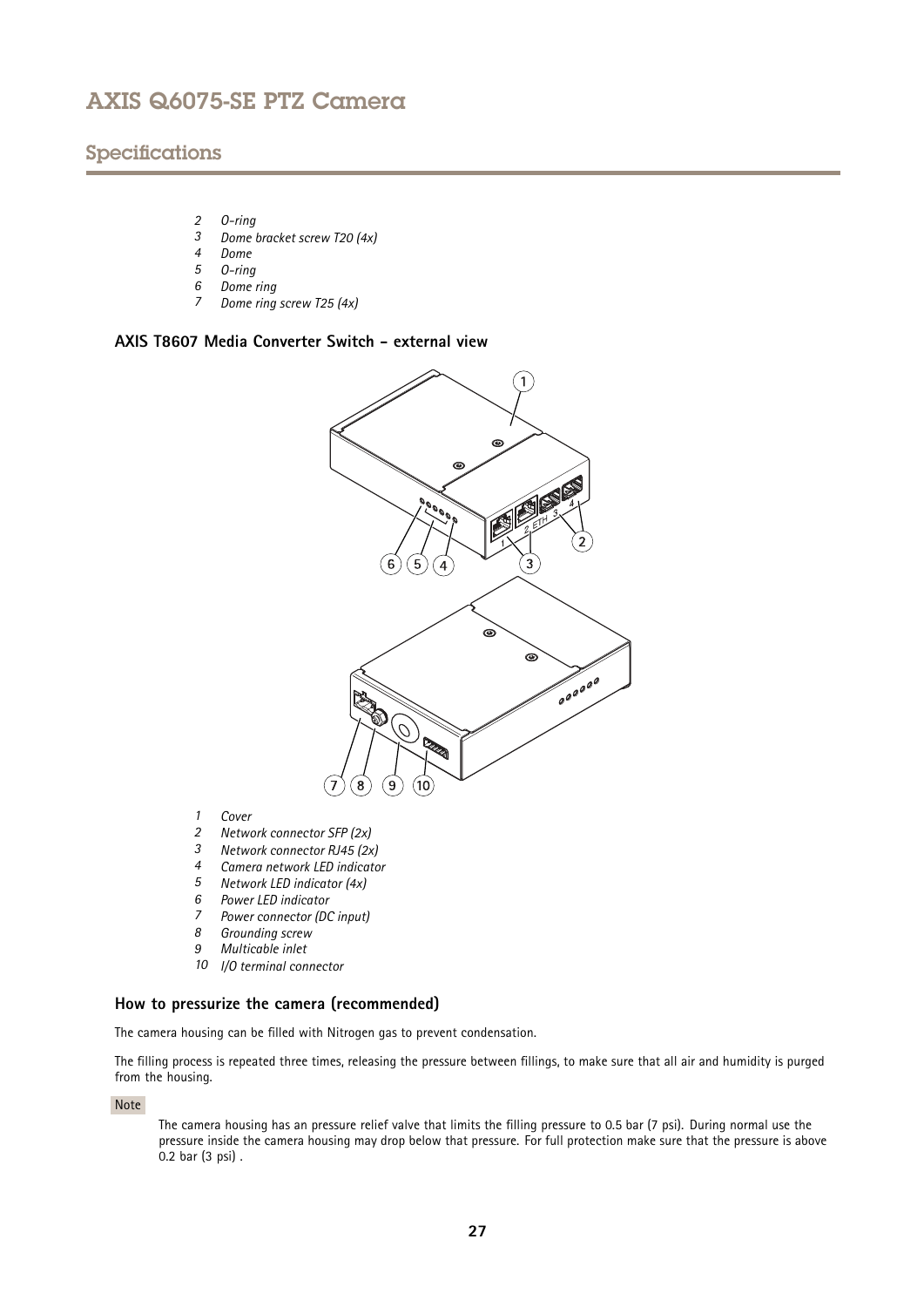# <span id="page-27-0"></span>Specifications

- 1. Set the regulator gauge on the gas cylinder to 0.5 bar (7 psi).
- 2. Remove the caps from the inlet valve and the pressure relief valve.
- 3. Place the chuck on the inlet valve and press down to fill the camera with nitrogen.
- 4. When the pressure inside the camera housing reaches 0.5 bar (7 psi) the pressure relief valve will open. Place your hand over the pressure relief valve to verify that the gas is flowing out.
- 5. Lift the pressure relief valve to let the overpressure out of the camera unit.
- 6. Repeat the filling process <sup>a</sup> total of 3 times, leaving the the camera pressurized the last time.
- 7. Put the caps back on the inlet valve and the pressure relief valve.

## **LED indicators**

| Status LED | Indication                                                                          |
|------------|-------------------------------------------------------------------------------------|
| Unlit      | Connection and normal operation.                                                    |
| Green      | Shows steady green for 10 seconds for normal operation after startup completed.     |
| Amber      | Steady during startup. Flashes during firmware upgrade or reset to factory default. |
| Amber/Red  | Flashes amber/red if network connection is unavailable or lost.                     |

### **Media converter switch LED indicators**

| LED                                 | Color | Indication                                                          |
|-------------------------------------|-------|---------------------------------------------------------------------|
| Power                               | Unlit | DC power unconnected or current protection engaged (power overload) |
|                                     | Green | DC power connected.                                                 |
| Network (4x)                        | Amber | 10 Mbit connection. Flashes during activity.                        |
|                                     | Green | 100/1000 Mbit connection. Flashes during activity.                  |
| Camera network<br>(AXIS T8607 only) | Green | 100 Mbit connection. Flashes during activity.                       |

## **SD card slot**

### *NOTICE*

- Risk of damage to SD card. Do not use sharp tools, metal objects, or excessive force when inserting or removing the SD card. Use your fingers to insert and remove the card.
- Risk of data loss and corrupted recordings. Do not remove the SD card while the product is running. Unmount the SD card from the product's webpage before removal.

This product supports SD/SDHC/SDXC cards.

For SD card recommendations, see *[axis.com](https://www.axis.com)*.

SD, SDHC, and SDXC Logos are trademarks of SD-3C LLC. SD, SDHC and SDXC are trademarks or registered trademarks of SD-3C, LLC in the United States, other countries or both.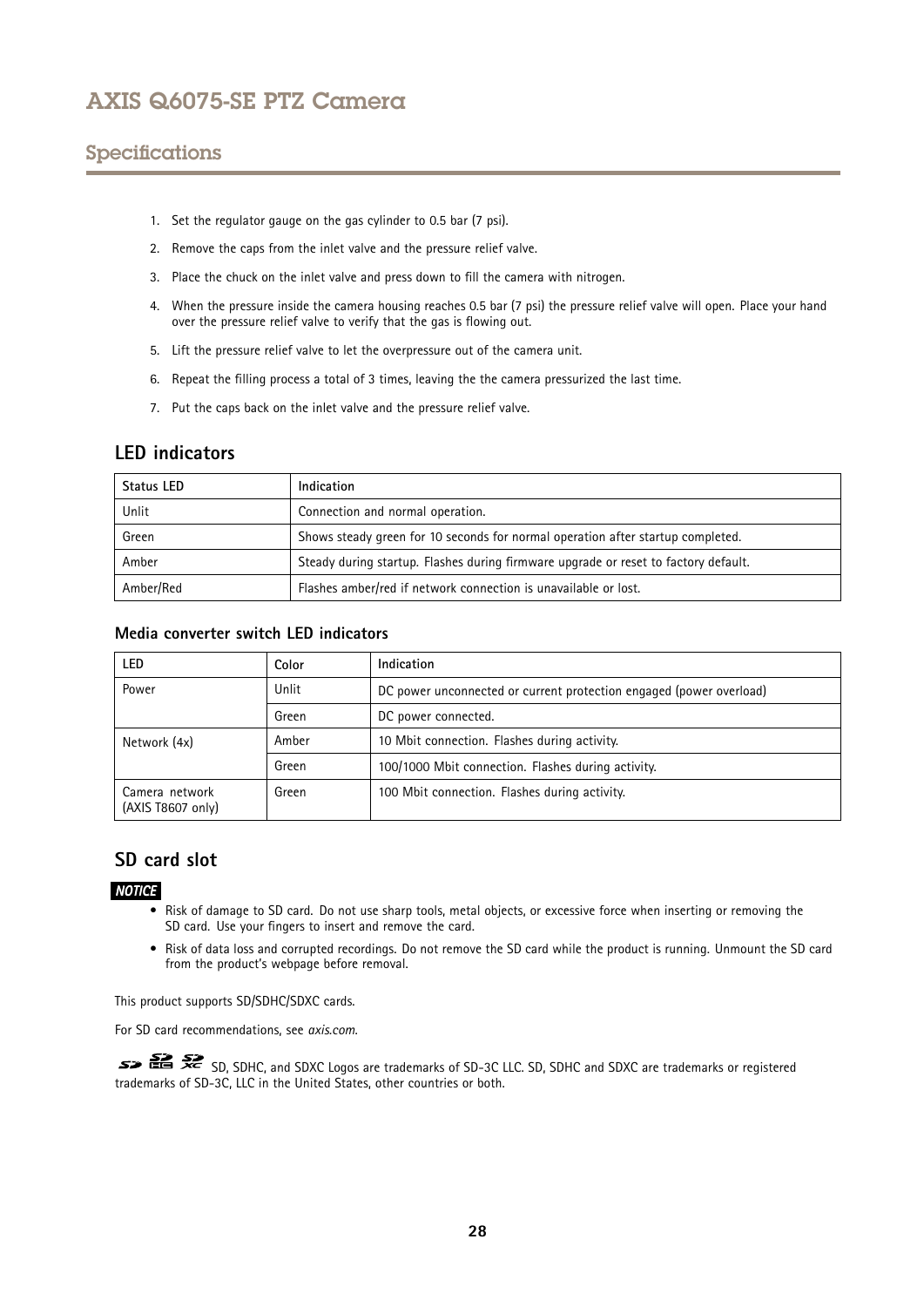# <span id="page-28-0"></span>Specifications

### **Buttons**

### **Control button**

The control button is used for:

• Resetting the product to factory default settings. See *Reset to factory default [settings](#page-21-0) on page [22](#page-21-0)*.

## **Connectors**

### **Network connector**

RJ45 Ethernet connector with Power over Ethernet Plus (PoE+).

### **I/O connector**

Use the I/O connector with external devices in combination with, for example, motion detection, event triggering, and alarm notifications. In addition to the <sup>0</sup> V DC reference point and power (DC output), the I/O connector provides the interface to:

**Digital input -** For connecting devices that can toggle between an open and closed circuit, for example PIR sensors, door/window contacts, and glass break detectors.

**Digital output -** For connecting external devices such as relays and LEDs. Connected devices can be activated by the VAPIX® Application Programming Interface, trough an event or from the product's webpage.

6-pin terminal block



| <b>Function</b>                   | Pin     | <b>Notes</b>                                                                                                                                                                                                                                                | <b>Specifications</b>                   |
|-----------------------------------|---------|-------------------------------------------------------------------------------------------------------------------------------------------------------------------------------------------------------------------------------------------------------------|-----------------------------------------|
| DC ground                         |         |                                                                                                                                                                                                                                                             | 0 V DC                                  |
| DC output                         | 2       | Can be used to power auxiliary equipment.<br>Note: This pin can only be used as power out.                                                                                                                                                                  | 12 V DC<br>Max $load = 50$ mA           |
| Configurable<br>(Input or Output) | $3 - 6$ | Digital input – Connect to pin 1 to activate, or leave floating<br>(unconnected) to deactivate.                                                                                                                                                             | 0 to max $30$ V DC                      |
|                                   |         | Digital output – Internally connected to pin 1 (DC ground) when<br>active, and floating (unconnected) when inactive. If used with an<br>inductive load, e.g., a relay, connect a diode in parallel with the load,<br>to protect against voltage transients. | 0 to max 30 V DC, open drain,<br>100 mA |

**Example**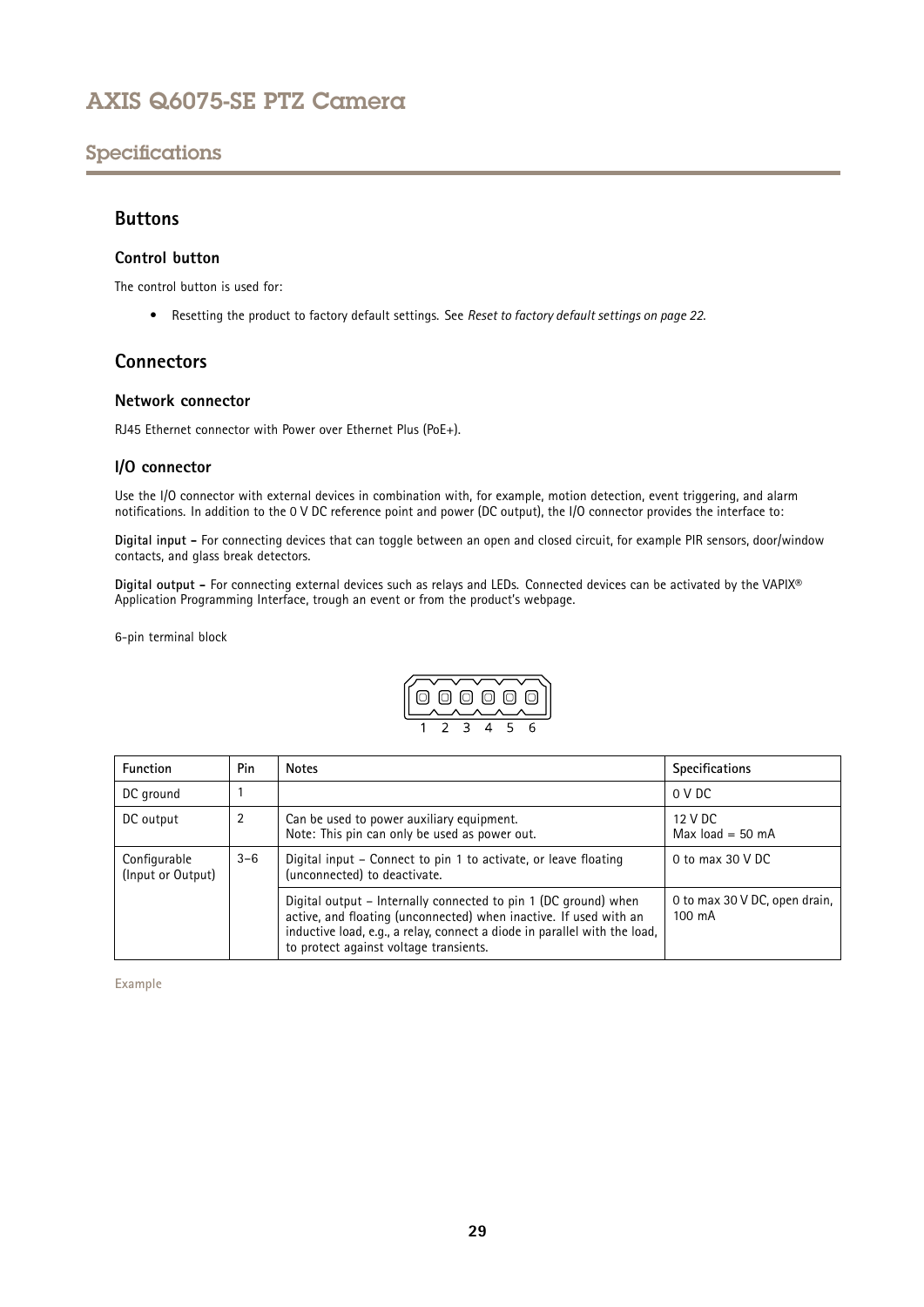# Specifications



- *1 DC ground*
- *2 DC output 12 V, max 50 mA*
- *<sup>3</sup> I/O configured as input*
- *<sup>4</sup> I/O configured as output*
- *<sup>5</sup> Configurable I/O*
- *<sup>6</sup> Configurable I/O*

### **Power connector**

### **Multiconnector**

Terminal connector for connecting the supplied media converter switch, which provides the following signals:

- DC Power
- •Network (Ethernet 10/100Base-T)
- Input/Output (I/O)

When connecting external equipment, the supplied multicable is required in order to maintain the product's NEMA/IP rating. For more information, see *Multicable connectors on page 30*.

### **Multicable connectors**



*Multicable overview*

- *1 Power wire (red)*
- *<sup>2</sup> Digital I/O wire (blue)*
- *<sup>3</sup> Ethernet wire (green/white)*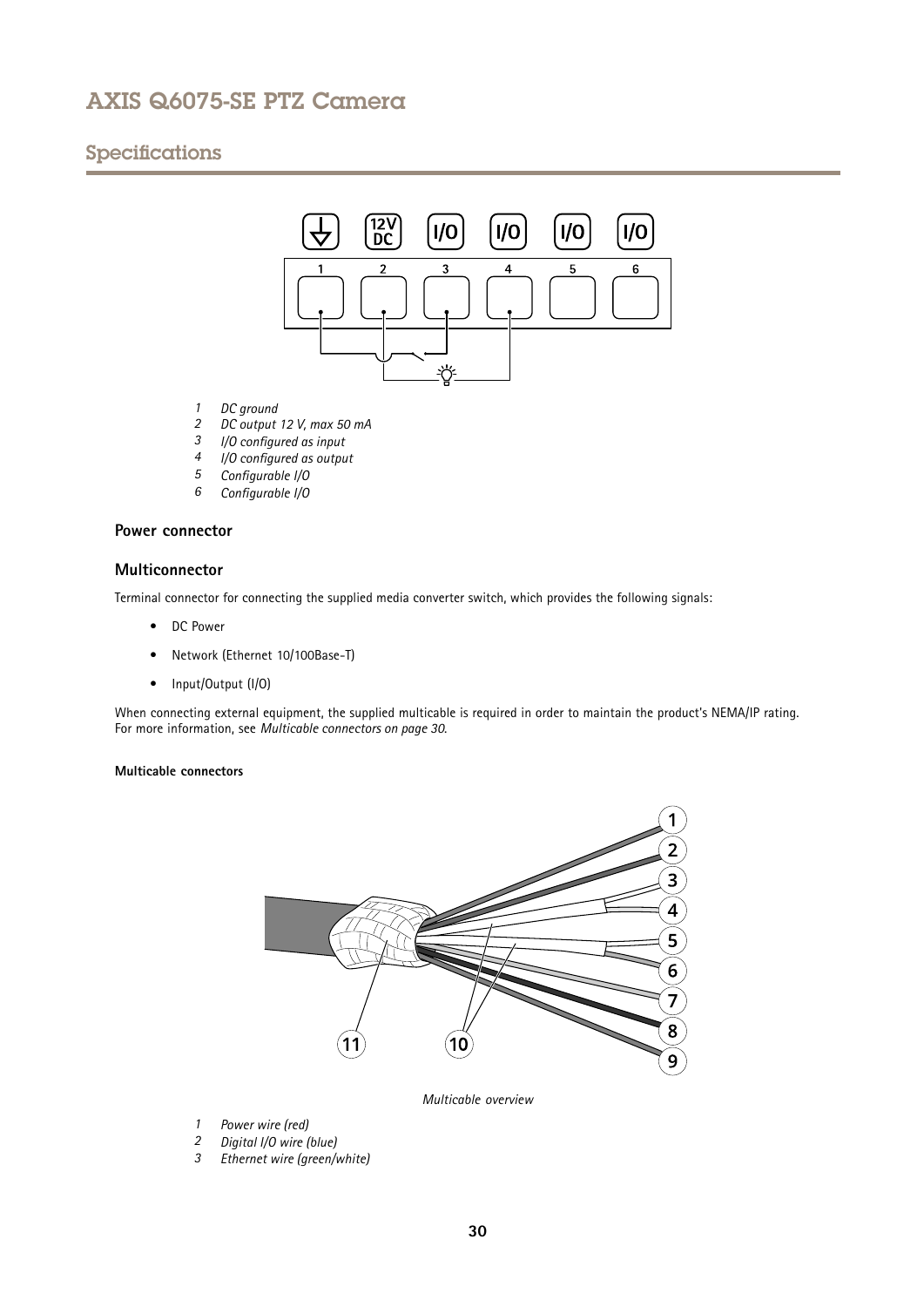# Specifications

- *<sup>4</sup> Ethernet wire (green)*
- *<sup>5</sup> Ethernet wire (orange/white)*
- *<sup>6</sup> Ethernet wire (orange)*
- *<sup>7</sup> Digital I/O wire (yellow)*
- *8 Ground wire (black)*
- *9 Power wire (red)*
- *10 Ethernet wire foil shield (2x)*
- *11 Braided shield coil*

| <b>Function</b>                   | Wire                       | Connect to                              | Specifications                          |
|-----------------------------------|----------------------------|-----------------------------------------|-----------------------------------------|
| Configurable (Input<br>or Output) | $2 - blue$<br>$7 -$ yellow | Digital input - I/O terminal connector  | 0 to max 30 V DC                        |
|                                   |                            | Digital output - I/O terminal connector | 0 to max 30 V DC, open<br>drain, 100 mA |
| $RX+$                             | $3 - \text{green}$ /white  | Ethernet – receiving                    |                                         |
| $RX -$                            | $4 - green$                | Ethernet – receiving                    |                                         |
| $TX+$                             | $5 - orange/white$         | Ethernet – transmitting                 |                                         |
| TX-                               | $6 - \text{orange}$        | Ethernet – transmitting                 |                                         |
| $0 \vee DC$ (-)                   | $8 - black$                |                                         | 0 V DC                                  |
| DC output (24 V)                  | $1, 9 - red$               | Power connector                         | 24 V DC                                 |